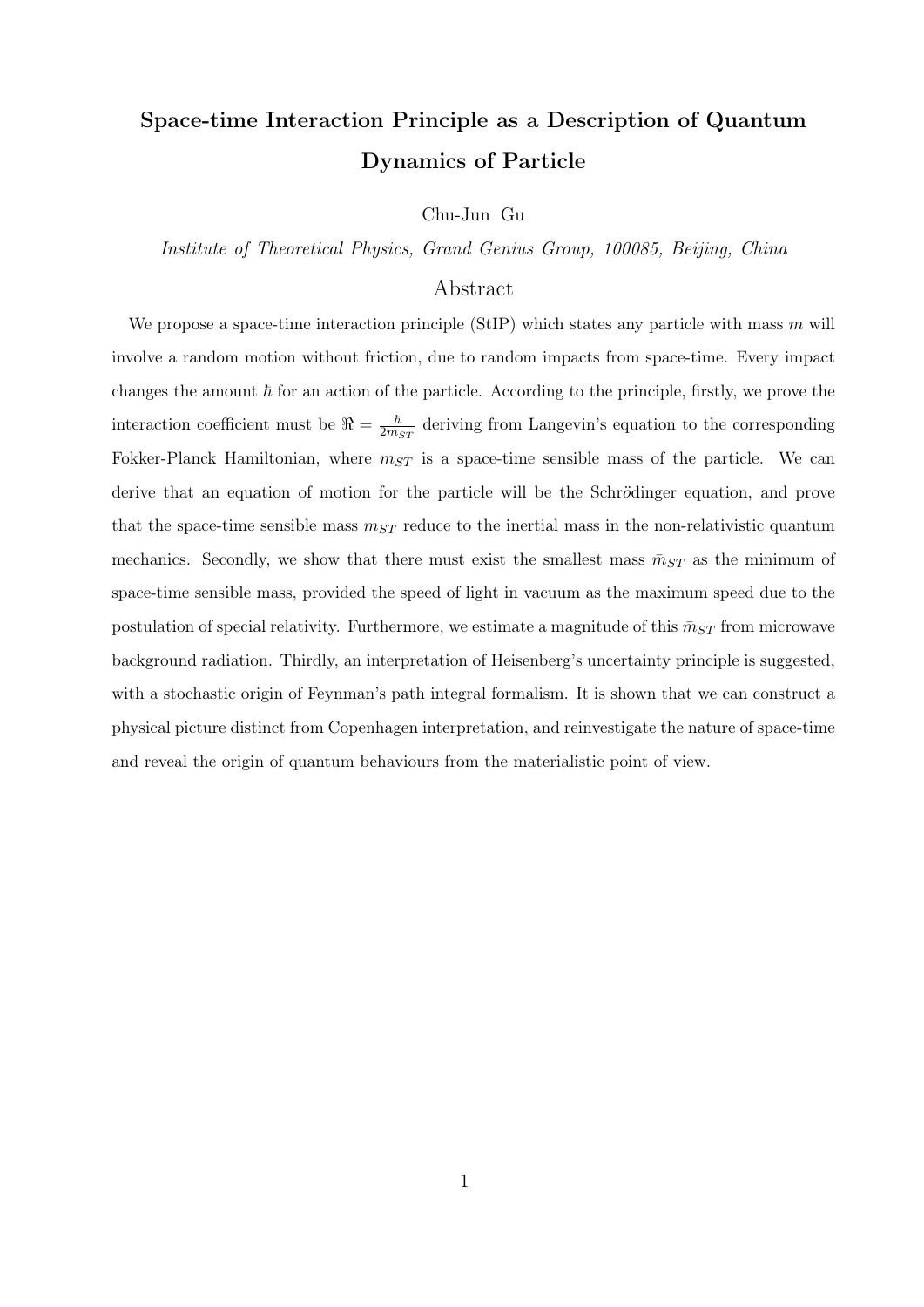#### I. COMMENTS ON THE COPENHAGEN INTERPRETATION

The main idea of Copenhagen interpretation is that the wave function does not have any real existence in addition to the abstract concept. Whether the wave function is an independent entity, the Copenhagen interpretation does not make any statement. In this article we do not deny the internal consistency of Copenhagen interpretation. We admit that Copenhagen's quantum mechanics is a self-consistent theory. Einstein believed that for a complete physical theory, there must be such a requirement: a complete physical theory should include all of the physical reality, not merely its probable behaviour. From the materialistic point of view, the physical reality should be measured in principles , such as the position *q* and momentum *p* of particles.

In the Copenhagen interpretation, the particle wave function  $\Psi(q,t)$  or the momentum wave function  $\Psi(p, t)$  is taken to be the only description of the physical system, which can not be seen as a complete physical theory[1] but only a phenomelogical effective theory. Therefore, in this paper, we propose an StIP where the coordinate and momentum of particles are objective reality not affected by the observations.With the postulation of StIP, quantum behaviour will emerge from a statistical description of space-time random impacts on the experimental scale, including Schrödinger equation, Born rule, Heisenberg's uncertainty principle and Feynman's path integral formulation. Thus, we believe that non-relativistic quantum mechanics can be constructed under the StIP. In this picture, the Born's probability description for quantum mechanics as well as Heisenberg's uncertainty principle do not have meanings of fundamental principles, rather that they can be derived from the StIP as emergent phenomena.

# II. THE ORIGIN OF THE STIP COEFFICIENT

Definition 1. The quanta of space-time (QST) is the smallest element unit of quantized space-time.

Proposition 2. *Massive particles in space-time will be random collided by quantas of space* $time$  (QSTs), the change of action during each collision is exact  $\hbar$ , the reduced Planck con*stant. The motion of the particle under this action is a Markov process.*

Let  $m_{ST}$  be the mass of the particle detected by space-time. We call  $m_{ST}$  the space-time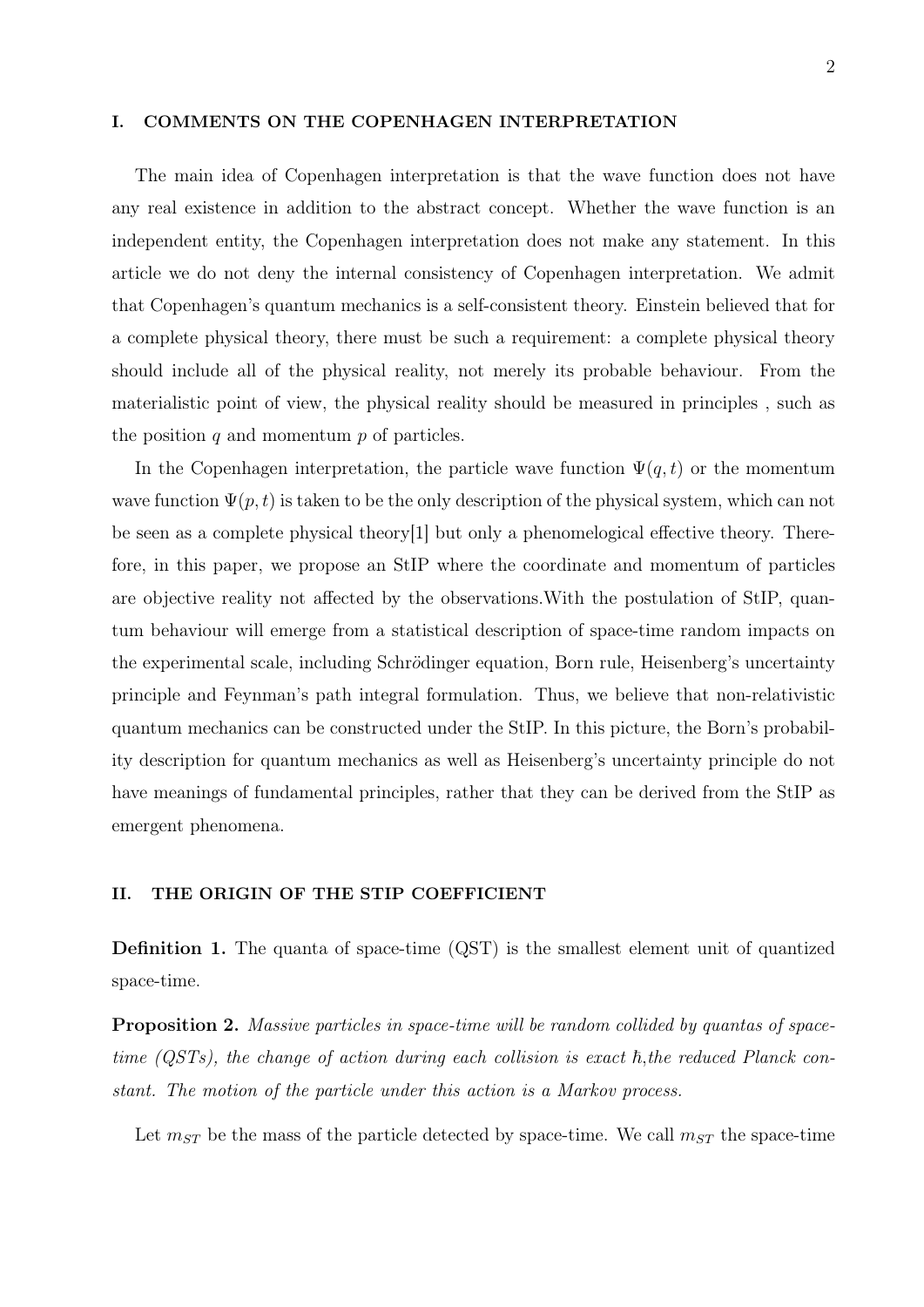sensible mass. We will prove the space-time interaction coefficient of a mass  $m_{ST}$  particle will be universally given as

$$
\Re = \frac{\hbar}{2m_{ST}}.\tag{II.1}
$$

Within the framework of random motion<sup>[2]</sup>, or Wiener process in mathematics [3], this spacetime induced random motion is equivalent to the Markov process, moreover, the space-time interaction coefficient is nothing but the diffusion coeffient [4]. In this section, we will start our journey from propability theory of random motion[4, 5], and then give a concrete proof that for the random motion induced by StIP(StIP), the space-time interaction coefficient is given exactly by  $(II.1)$ . After that, following the StIP and the hypothesis of light speed, we derived that in space-time there should exists a universal minimal mass  $\bar{m}_{ST}$ , which is the lower bound mass can be detected by the QST. We estimate the minimal mass according to discussions of cosmological microwave background radiation[6]. The last two subsections discussed two space-time model in order to investigate the origin of the space-time interaction coefficient. From both we obtained the coefficient reads as  $\Re = \frac{w\ell}{2}$  $\frac{v\ell}{2}$ , in which *w* is the average speed of the particle and *ℓ* the mean free distance.

#### A. Probabilitistic proof of space-time interaction coefficient

We assume in a quantized space-time, full of QSTs, which are smallest elements of this quantized space-time. A particle in space-time, naturally will suffer collisions from these QSTs, and will emerge an arbitrary random motion. Each collision can be seen as a classical elastic one, under conservation laws of energy and momentum, the particle will obtain or loss certain amount of energy and momentum. If the particle is not scattered by QSTs, it will keep in moving along a straight line with uniform velocity. When a collision happened, the state of motion of the particle changed, however, the change is not instant, since an instant collision means in physically the instant force is infinitely large. An explicit observation can be achieved by introducting the impulse-momentum theorm:

$$
\vec{F}\Delta t = m\vec{V} - m\vec{V}_0 = m\Delta \vec{V} = \Delta \vec{P}.
$$
 (II.2)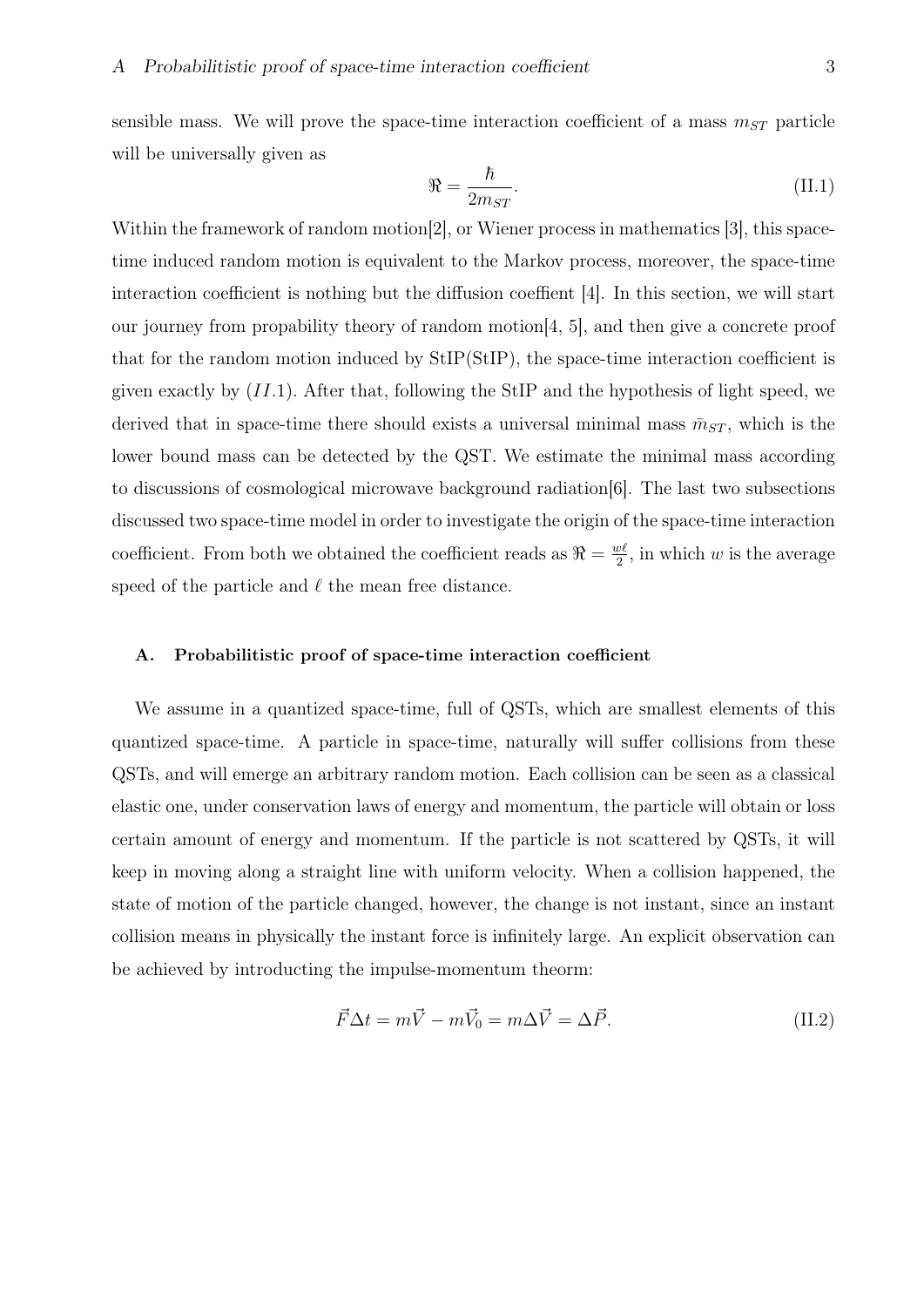#### *1. The effect of separation of paths*

At a certain moment, particle can be scattered by many QSTs with different momenta and energies. In  $\Delta t$ , we assume there are effectively N collisions. The state of the motion will depends on the net effect of the *N* times collision. This is a principle of superposition. We can use in total N vectors to superposite whole changes of the state of motion, which means if at time *t* the particle was at position  $\vec{X}(t)$ , velocity  $\vec{V}_0$ , then at the moment  $t + \Delta t$ , its position will be  $\vec{x}(t + \Delta t) = \vec{X}(t) + \sum_{i=1}^{N} \Delta X_i$ , and velocity  $\vec{V}_0 + \sum_{i=1}^{N} \Delta \vec{V}_i$ . This simple analysis tells us in ∆*t*, the ultimate state of motion of the particle can be separated as *N* different paths. This is the effect of separation of paths. While the weights of these paths, aka the probability distribution of universal diffusion, highly relies on the energy distribution of QSTs. That is saying, collisions by QSTs with different energies end up with different changes of the state of motion.

#### *2. Minimal energy*

If the scattering QST has an extremely low energy such that in ∆*t*, the transfered action is less then  $\hbar$ , we conclude that in  $\Delta t$ , the QSTs cannot collide the particle. Classically, we argue that such a collision still in process, the particle as well as the QST are in a bound state, not a scattering state. This is similar to completely inelastic collision in classic mechanics, while in such a process, the conservation of energy and momentum can not be satisfied simultaneously. Because of conservation of energy and momentum, the bound state actually is not a stable state. The bounded particle is a virtual particle. This observation leads to an important point: there exists a minimal energy  $E_{min}$  in  $\Delta t$  so that

$$
E_{min}\Delta t = const.
$$
\n(II.3)

In physics , the product of energy and time will have the unit of action. It is natural to conjecture such a constant with action unit is the Planck constant, so we have

$$
E_{min}\Delta t = \hbar. \tag{II.4}
$$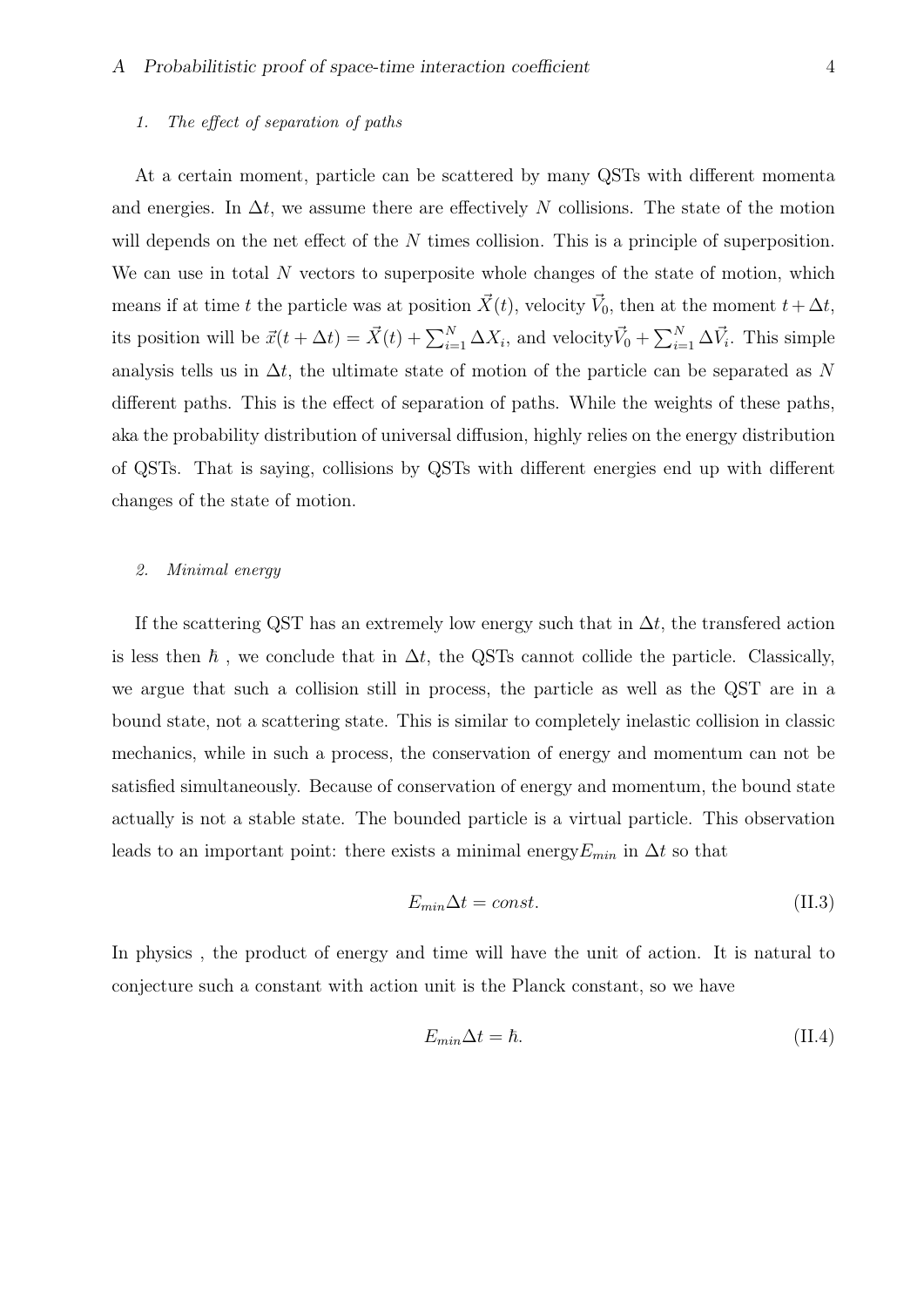#### *3. Langevin Equation*

We argue, the energy distribution of the QSTs in space-time, will be in type of Gaussian. For one thing this is ensured by the central limit theorem in probability theory [5]. For another, if the distribution is not Gassian, then the particle in space-time will have no reason to act randomly. The Gaussion distribution reflects the QSTs are universal white noises for particles in space-time. The space-time background can be seen as a enviroment of white noise, while the particle is moving under the interaction of the enviroment, its motion is described by a Markov process. The corresponding movement can be determined by the Langevin equation[7]:

$$
\frac{dq_i(t)}{dt} = -\frac{1}{2}f_i(\mathbf{q}(t)) + \nu_i(t)
$$
\n(II.5)

where  $q_i(t)$  describes the trajectory of the particle, and  $f_i(\mathbf{q})$  is a differentiable function, which captures the classical motion of the particle. The  $\nu_i$  is a white noise, here means the interaction function induced by QSTs.For a Markov process, the average contribution of white noise vanishes. However, because of its Gaussian nature, its variation is not zero, we have

$$
\langle \nu_i \rangle_{\nu} = 0, \ \langle \nu_i(t) \nu_j(t') \rangle_{\nu} = \Omega \delta_{i,j} \delta(t - t')
$$
 (II.6)

here the  $\delta_{i,j}$  in the later equation can be obtained from the space-time homogeneous property, while  $\delta(t-t')$  determined from the Markov property. For a Markov process, only conditions at the moment determine the dynamics of the system, all information from future or past are irrelevant. We can write down the basic correlation function by introducing a probability measure  $[d\rho(\nu)]$ , which is given as

$$
[d\rho(\nu)] := \left(\sqrt{\frac{\Omega}{2\pi}}\right)^D [d\nu] \exp\left(-\frac{1}{2\Omega} \int dt \sum_i \nu_i^2\right) \tag{II.7}
$$

It is easy to see that

$$
\int \nu_i(t)[d\rho(\nu)] = 0 = \langle \nu_i(t) \rangle_{\nu}
$$
\n(II.8)

$$
\int \nu_i(t)\nu_j(t')[d\rho[\nu]] = \Omega \delta_{i,j}\delta(t-t') = \langle \nu_i(t)\nu_j(t') \rangle_{\nu}
$$
\n(II.9)

here  $\Omega$  describes the strength of space-time interaction on the particle. However, from the definition of measure  $(II.7)$ , we can see,  $\nu_i$  have the unit of  $m/s$ , so  $\Omega$  will have the unit of  $m^2/s$ . From previous analysis, each collision leads to a change of an action  $\hbar$ .  $\hbar$  has the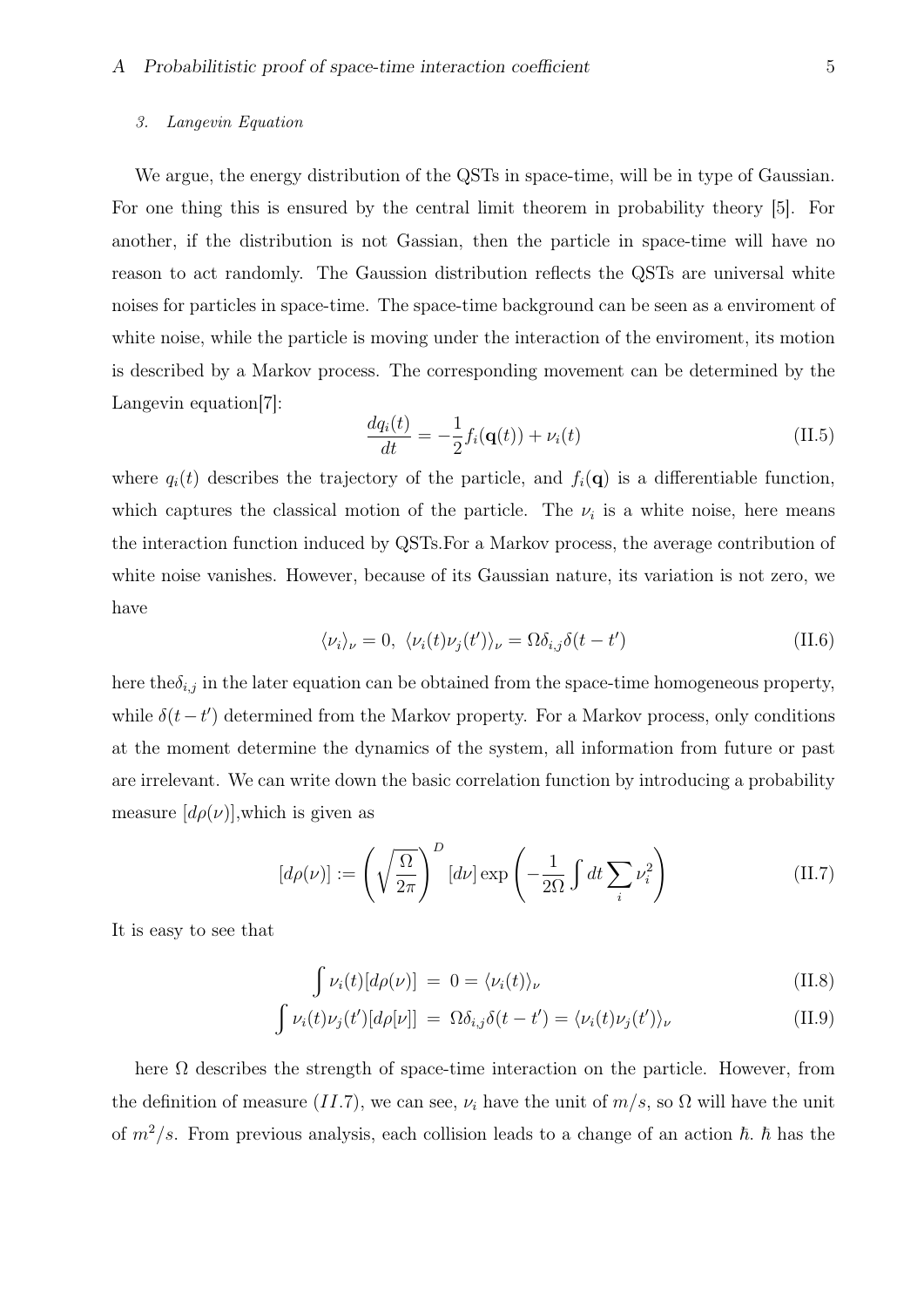unit of angular momentum,  $kg \cdot m^2/s$ . From this we can define a quantity with mass unit, it is

$$
m_{ST} \equiv \frac{\hbar}{\Omega}.\tag{II.10}
$$

The mass *mST* has the meaning such that it is the mass detected by QSTs, which is named as space-time sensible mass in this article. Accordingly, the collision parameter  $\Omega = \frac{\hbar}{m_{ST}}$ . From which we could read off the result of the random collison, in the sense of physical realistic viewpoint. Because for an object in our real nature, the larger its mass means the smaller its quantum effect.

Langevin equation generates a probability such that

$$
\mathbf{P}[\mathbf{q}, t; \; \mathbf{q_0}, t_0] = \langle \prod_{i=1}^{D} \delta[q_i(t) - q_i] \rangle_{\nu}, \; t \ge t_0 \tag{II.11}
$$

which means for an operator  $\mathcal{O}[\mathbf{q}]$ , its averate value at time t will be:

$$
\langle \mathcal{O}[\mathbf{q}(t)] \rangle_{\nu} \equiv \int \mathbf{P}[\mathbf{q}, t; \ \mathbf{q_0}, t_0] \mathcal{O}[\mathbf{q}] d\mathbf{q} \tag{II.12}
$$

Using the probability distribution (*II.*11), one can immediately verify equation (*II.*12). Actually, the distribution  $(II.11)$  can be seen as an evolution process, which says

$$
\mathbf{P}[\mathbf{q},t;\ \mathbf{q_0},t_0] = \langle q|e^{-H(t-t_0)}|q_0\rangle
$$

here the evolution Hamiltonian is the famous Fokk-Planck Hamiltonian, as we will derive its formalism in next subsection.

#### *4. Fokk-Planck equation*

Given the Langevin equation (*II.*5), we can derive the corresponding Fokk-Planck equation, as well as the Fokk-Planck Hamiltonian [4].

We consider the time segment from *t* to  $t + \epsilon$ ,  $\epsilon \to 0$ , we have the Langevin equation as:

$$
q_i(t+\epsilon) - q_i(t) = -\frac{1}{2}\epsilon f_i(\mathbf{q}(t)) + \int_t^{t+\epsilon} \nu_i(\tau) d\tau + O(\epsilon^{3/2})
$$
\n(II.13)

its related propability distribution is

$$
\mathbf{P}[\mathbf{q}, t + \epsilon; \ \mathbf{q}', t] = \langle \delta(\mathbf{q} - \mathbf{q}(t + \epsilon)) \rangle_{\nu} \tag{II.14}
$$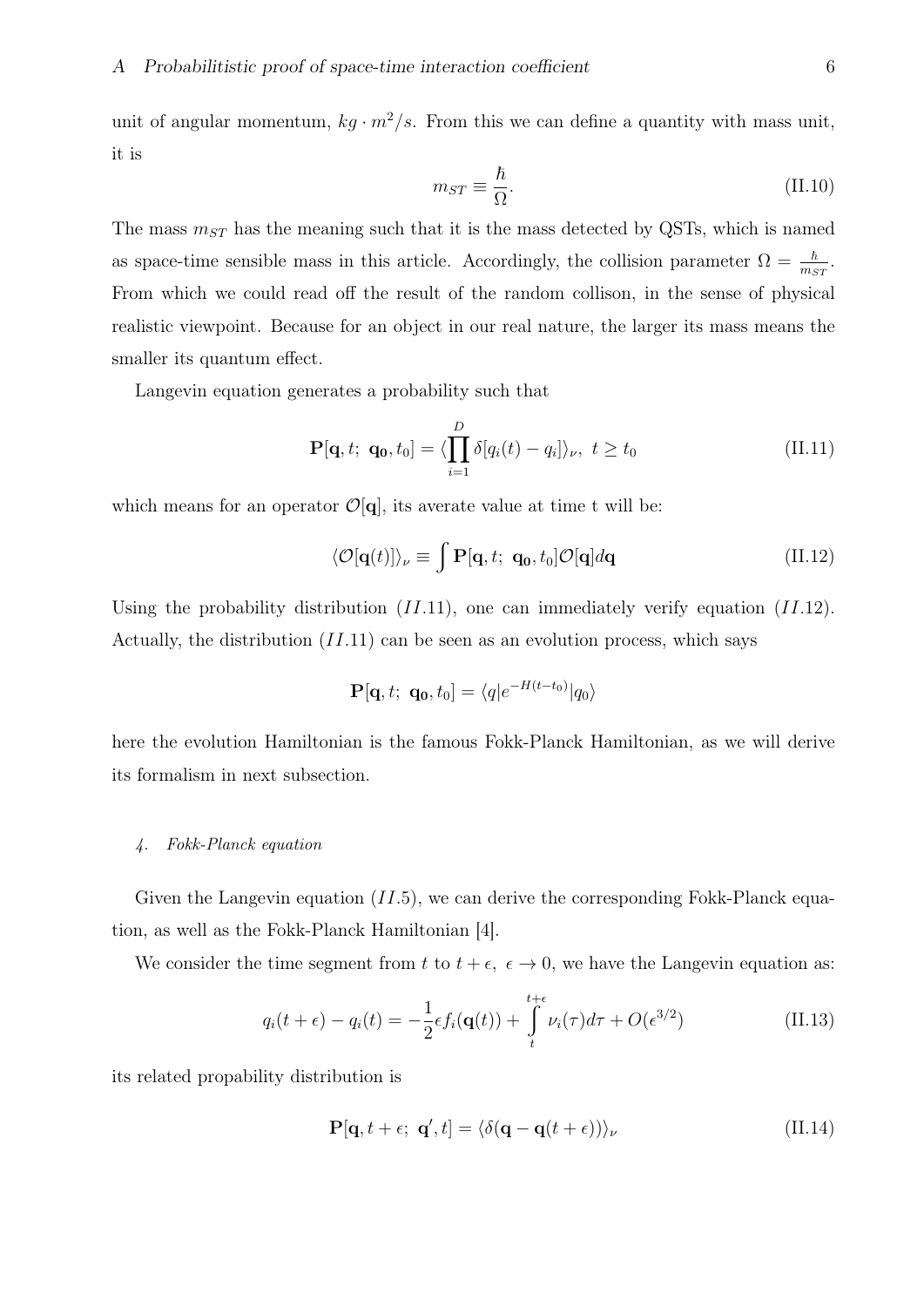To obtain the Fokk-Planck equation, we define following discreterization

$$
\sqrt{\epsilon}\bar{\nu_i} := \int\limits_t^{t+\epsilon} \nu_i(\tau) d\tau
$$

so that the discrete Langevin equation is

$$
q_i(t+\epsilon) - q_i(t) = -\frac{1}{2}\epsilon f_i(\mathbf{q}(t)) + \sqrt{\epsilon}\bar{\nu}_i + O(\epsilon^{3/2})
$$
 (II.15)

Notice here the time has been discreterized as

$$
(t-t')/\epsilon \in \mathbb{Z}^+.
$$

Now the Gaussian distribution and the property of Markov progcess determins the average value of discrete white noises  $\nu_i$ , we have

$$
\langle \bar{\nu}_i \rangle_{\nu} = 0, \ \langle \bar{\nu}_i(t) \bar{\nu}_j(t') \rangle_{\nu} = \frac{\hbar}{m_{ST}} \delta_{i,j} \delta_{t,t'} \tag{II.16}
$$

when  $\epsilon \to 0$ , the Fourier expansion of the probability distribution (*II.*14) is

$$
\tilde{\mathbf{P}}[\mathbf{p}, t + \epsilon; \mathbf{q}', t] = \int e^{-i\mathbf{p} \cdot \mathbf{q}} \mathbf{P}[\mathbf{q}, t + \epsilon; \mathbf{q}', t] d^D \mathbf{q} \n= \langle e^{-i\mathbf{p} \cdot \mathbf{q}(t + \epsilon)} \rangle_{\nu} \n= \langle e^{-i\mathbf{p} \cdot (\mathbf{q}(t) + \epsilon \frac{\mathbf{dq}(t)}{\mathbf{dt}} + \mathbf{O}(\epsilon^2)} \rangle_{\nu} \n= \langle \exp(-i\mathbf{p} \cdot (\mathbf{q}'(t) - \epsilon/2\mathbf{f}(\mathbf{q}'))) \rangle_{\nu} \n\times \langle \exp\left[-i\mathbf{p} \cdot \int_{t}^{t + \epsilon} \nu(\tau) d\tau\right] \rangle_{\nu} \times \langle \exp(O(\epsilon^2)) \rangle_{\nu} \n= \exp\left[-i\mathbf{p} \cdot (\mathbf{q}' - \epsilon f(\mathbf{q}')/2)\right] \n\times \langle \exp\left[-i\mathbf{p} \cdot \int_{t}^{t + \epsilon} \nu(\tau) d\tau\right] \rangle_{\nu}
$$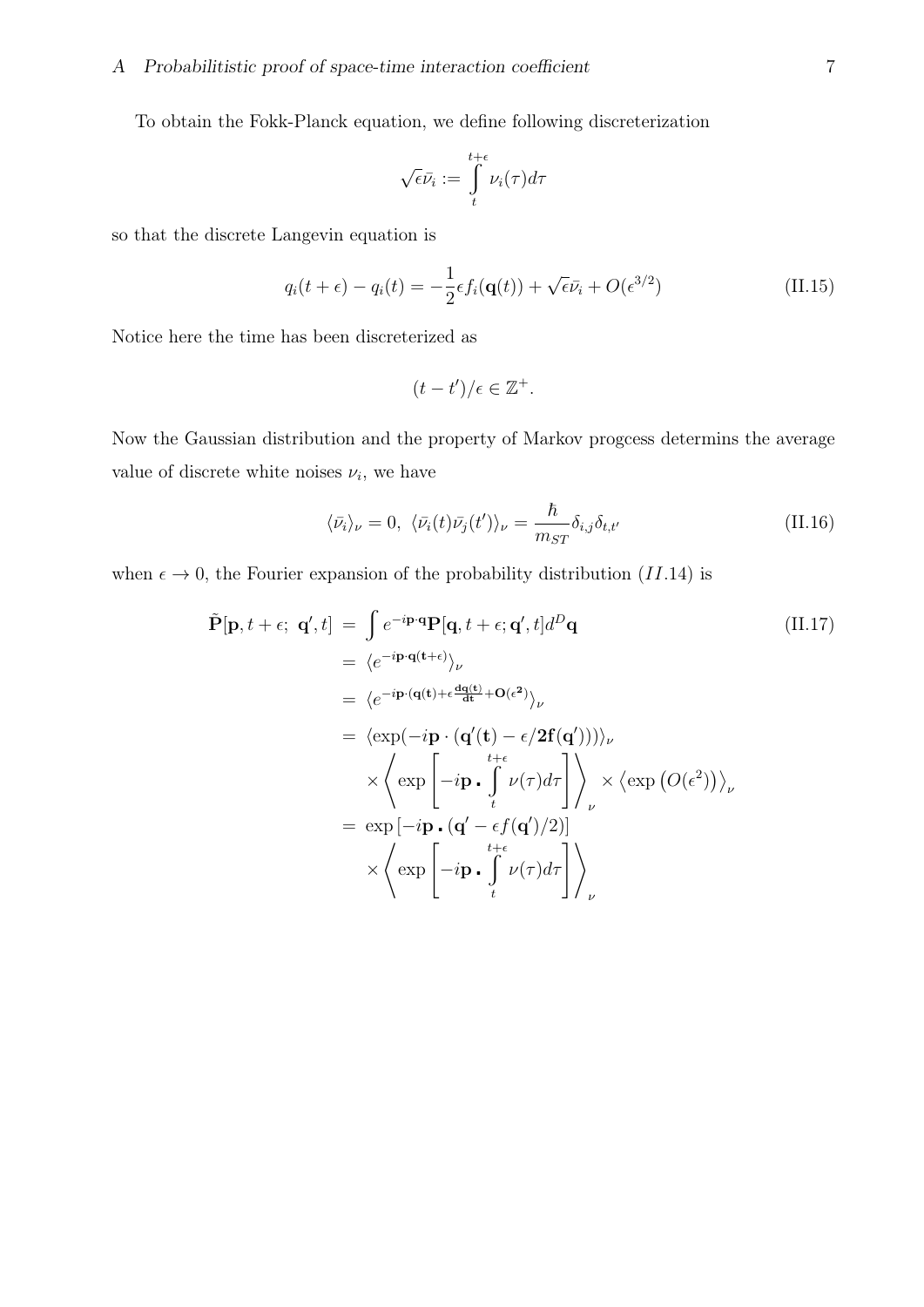Notice that the last average value can be evaluated out by Gaussian integration, which reads,

$$
\left(\sqrt{\frac{\hbar}{2\pi}}\right)^{D} \int [d\nu] \exp\left(-\frac{m_{ST}}{2\hbar} \int dt \sum_{i}^{D} \nu_{i}^{2}\right) \exp\left[-i\mathbf{p} \cdot \int_{t}^{t+\epsilon} \nu(\tau) d\tau\right]
$$
\n(II.18)  
\n
$$
= \left(\sqrt{\frac{\hbar}{2\pi}}\right)^{D} \int [d\nu] \exp\left(-\frac{m_{ST}}{2\hbar} \int dt \sum_{i} \nu_{i}^{2} - i\mathbf{p} \cdot \int_{t}^{t+\epsilon} \nu(\tau) d\tau\right)
$$
\n
$$
= \left(\sqrt{\frac{\hbar}{2\pi}}\right)^{D} \int [d\nu] \exp\left(-\frac{m_{ST}}{2\hbar} \int dt \sum_{i} \nu_{i}^{2} - i\sqrt{\epsilon} \mathbf{p} \cdot \bar{\nu}\right)
$$
\n
$$
\times \exp\left(+\epsilon \frac{\hbar}{2m_{ST}} \mathbf{p} \cdot \mathbf{p} - \epsilon \frac{\hbar}{2m_{ST}} \mathbf{p} \cdot \mathbf{p}\right)
$$
\n
$$
= \left(\sqrt{\frac{\hbar}{2\pi}}\right)^{D} \int [d^{N} \left(\nu_{i} + \frac{i\hbar}{2m_{ST}} \sqrt{\epsilon} p_{i}\right)]
$$
\n
$$
\times \exp\left(-\frac{m_{ST}}{2\hbar} \int dt \sum_{i=1}^{D} \left(\nu_{i} + \sqrt{\epsilon} \frac{i\hbar}{2m_{ST}} p_{i}\right)^{2} - \epsilon \frac{\hbar}{2m_{ST}} \mathbf{p} \cdot \mathbf{p}\right)
$$
\n
$$
= \exp\left(-\epsilon \hbar \mathbf{p} \cdot \mathbf{p}/2m_{ST}\right)
$$

here we can obtain the Fourier expansion of the probability distribution,

$$
\tilde{\mathbf{P}}[\mathbf{p}, t + \epsilon; \ \mathbf{q}', t] = e^{-\epsilon \hbar/2 m_{ST} \mathbf{p} \cdot \mathbf{p} + i\epsilon \mathbf{p} \cdot f(\mathbf{q}')/2 - i\mathbf{p} \cdot \mathbf{q}'} \tag{II.19}
$$

for  $\epsilon \to 0$ , expanding (*II.*19) will end up with

$$
\tilde{\mathbf{P}}[\mathbf{p}, t + \epsilon; \ \mathbf{q}', t] = e^{-i\mathbf{p} \cdot \mathbf{q}'} (1 - \epsilon H_{FP}(\mathbf{p}, \mathbf{q}') + O(\epsilon^2)),
$$

here we obtained the celebrate Fokk-Planck Hamiltonian

$$
H_{FP}(\mathbf{p}, \mathbf{q}) = -\frac{\hbar}{2m_{ST}} \mathbf{p} \cdot \mathbf{p} - i \mathbf{p} \cdot f(\mathbf{q})
$$
 (II.20)

From which we can read off the diffusion coefficient induced by collisions between QSTs and the particle, is exactly  $\Re = \hbar/2m_{ST}$ . Later we will see in deriving the Schrodinger equation of free particle in space-time, the space-time sensible mass  $m_{ST}$  will be identified with the inertial mass, in the framework of non-relativistic quantum mechanics.

## B. From discrete space-time to the space-time interaction coefficient

Beginning with StIP, we want to investigate the origin of space-time interaction coefficient. Within the framework of discrete space-time, space-time interaction coefficient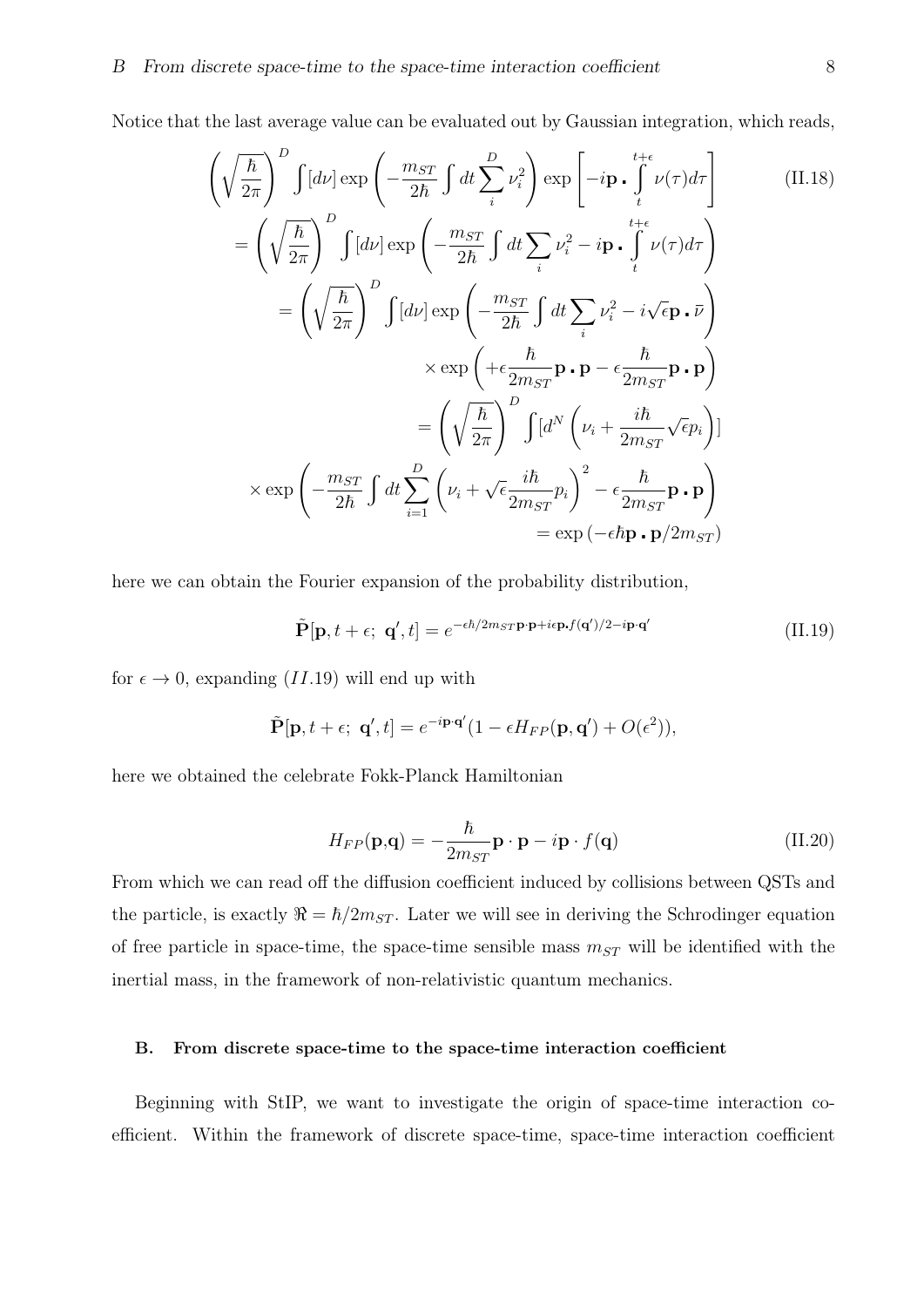$\Re \, = \, \frac{\hbar}{2 m}$  $\frac{\hbar}{2m_{ST}}$  should be derived in terms of parameters of discrete space-time. Let us consider the simplest discrete model (see Fig.3.1), where the length union of discrete space is *l*.  $P(j,t)$  is the probability of a particle at lattice site *j* at time *t*. Because of the discrete



nature of the space, all jumpings can only happen between nearest pair of positions. Given the rate of jumping between the nearest neighbour  $\zeta$  and the isotropy of frictionless space, the evolution of probability should be

$$
\partial_t P(j, t) = \zeta(\frac{1}{2}P(j - 1, t) + \frac{1}{2}P(j + 1, t) - P(j, t))
$$
\n(II.21)

the first two terms of RHS of (*II.*21) describe the fact that jumping toward and backward from neighbors  $j - 1 - th$  and  $j + 1 - th$  positions respectively, have the same probability, which is  $1/2$ , the third term remarks the probability from  $j - th$  position to neighbors. Introducing the fundamental spacing of the lattice *ℓ,* the eq.(*II.*21) goes to

$$
\partial_t P(j,t) = \frac{\zeta \ell^2}{2} \left( \frac{\frac{P(j+1,t) - P(j,t)}{\ell} - \frac{P(j,t) - P(j-1,t)}{\ell}}{\ell} \right) \tag{II.22}
$$

In the continuum limit of space-time, which says  $\ell \to 0$ , and  $\zeta \to \infty$ , but keeping the quantity  $\zeta \ell^2$  unchanged, the probability *P*(*j, t*) now becomes the probability density  $\rho(x, t)$ , the RHS of (*II.*21) becomes the definition of second derivative. Thus we have

$$
\partial_t \rho(x,t) = \frac{\zeta \ell^2}{2} \partial_x^2 \rho(x,t). \tag{II.23}
$$

It is straightforward to generalise above equation onto three dimension case, we have,

$$
\partial_t \rho(\vec{r}, t) = \frac{\zeta \ell^2}{2} \nabla^2 \rho(\vec{r}, t)
$$
\n(II.24)

Comparing with Einstein's diffusion equation[10]

$$
\partial_t \rho(\vec{r}, t) = \Re \nabla^2 \rho(\vec{r}, t)
$$
\n(II.25)

the microscopic origin of space-time coefficient will be

$$
\Re = \frac{\zeta \ell^2}{2} \tag{II.26}
$$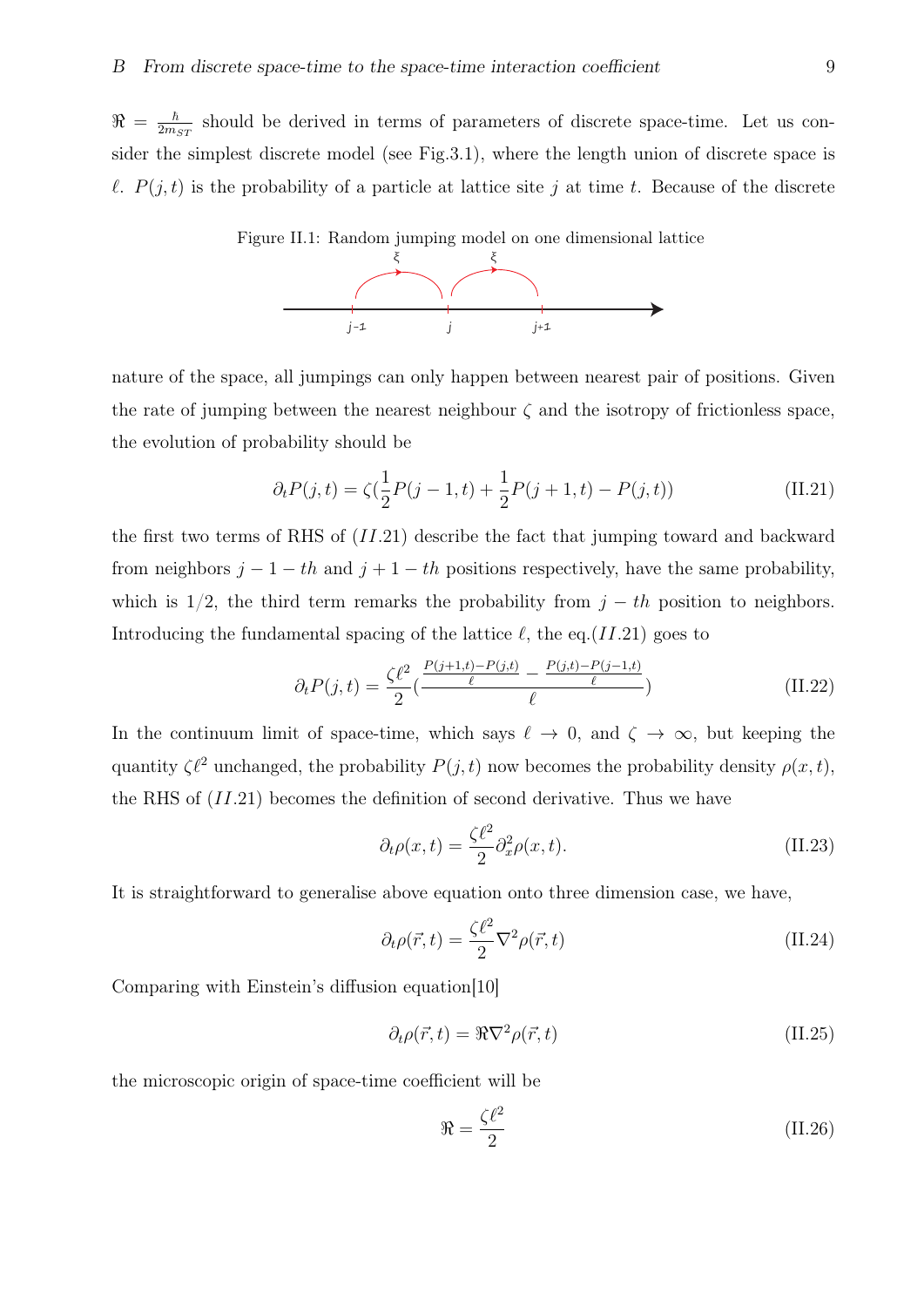Furthermore, we can also discrete time with union  $\tau = \frac{\ell}{n}$  $\frac{\ell}{w}$ , where *w* is the average velocity of particle. With  $\zeta = \frac{1}{\tau}$  $\frac{1}{\tau}$ , we obtain

$$
\Re = \frac{w\ell}{2} \tag{II.27}
$$

Combining the microscopic structure of discrete space-time with the StIP, we have

$$
\Re = \frac{w\ell}{2} = \frac{\hbar}{2m_{ST}}\tag{II.28}
$$

It's crucial to notice that massive particle can not exist without space-time, which should be considered as excitations of the structure of space-time. Different structures of space-time (aka different spacing *ℓ*) lead to different masses of particles.

#### C. From space-time scattering to the space-time interaction coefficient

Particles will be scattered randomly from the QST with the speed of light, which leads to the probability distribution of velocity  $f(\vec{v})$ . Therefore, all the particles cross the section area *dA* during time *dt* will be inside the cylinder (see Fig.3.2). The volume of this cylinder





is

$$
V = vdt \cos \theta dA \tag{II.29}
$$

in which the number of particles is

$$
N = f(\vec{v})d^3\vec{v}vdt\cos\theta dA\tag{II.30}
$$

Because of the isotropy of space, we have  $f(\vec{v}) = f(v)$ . From left to right, the number of particle cross the unit area per unit time is

$$
\Phi = \int_{v_z>0} \frac{N}{dA dt} = \int_0^{\frac{\pi}{2}} d\theta \cos \theta \sin \theta \int_0^{2\pi} d\varphi \int_0^{+\infty} f(v) v^3 dv = \pi \int_0^{+\infty} f(v) v^3 dv \qquad (II.31)
$$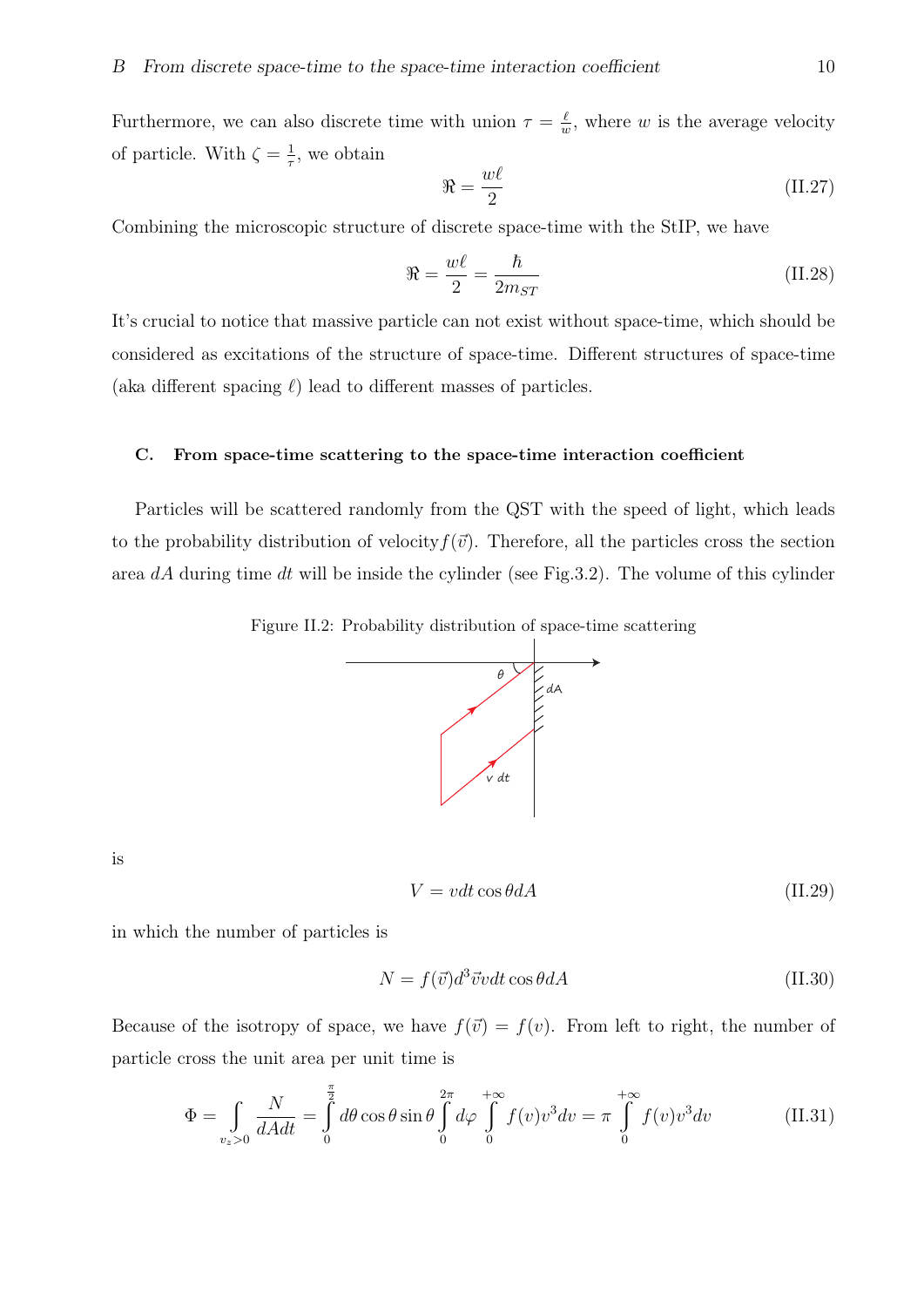where  $v_z > 0$  means  $0 < \theta < \frac{\pi}{2}$ . The average velocity reads

$$
w = \frac{\int_0^{+\infty} f(v)v d^3v}{\int_0^{+\infty} f(v)d^3v} = \frac{4\pi}{\rho} \int_0^{+\infty} f(v)v^3 dv
$$
 (II.32)

where the density of particle number is  $\rho = \int_0^{+\infty} f(v) d^3v$ . Correspondingly, the number of particle cross the unit area per unit time will be

$$
\Phi = \frac{1}{4}\rho w \tag{II.33}
$$

Let mean free path of particles be  $\ell$ , i.e. the average distance traveled by the particle between successive impacts from space-time. The net flux  $J_z$  through the *z* plane will be (see Fig.3.3)

Figure II.3: Mean free distance and scattering flux



$$
J_z = \frac{1}{4}\rho(z - \ell)w - \frac{1}{4}\rho(z + \ell)w = -\frac{1}{2}\ell w \partial_z \rho
$$
 (II.34)

With the equation of continuity

$$
\partial_t \rho + \nabla \cdot \vec{J} = 0 \tag{II.35}
$$

and the isotropy of space, we have

$$
\partial_t \rho = \frac{1}{2} \ell w \nabla^2 \rho \tag{II.36}
$$

Combining the kinetics of space-time scattering with the StIP, we obtain

$$
\Re = \frac{w\ell}{2} = \frac{\hbar}{2m_{ST}}\tag{II.37}
$$

which is entirely consistent with Eq.II.28.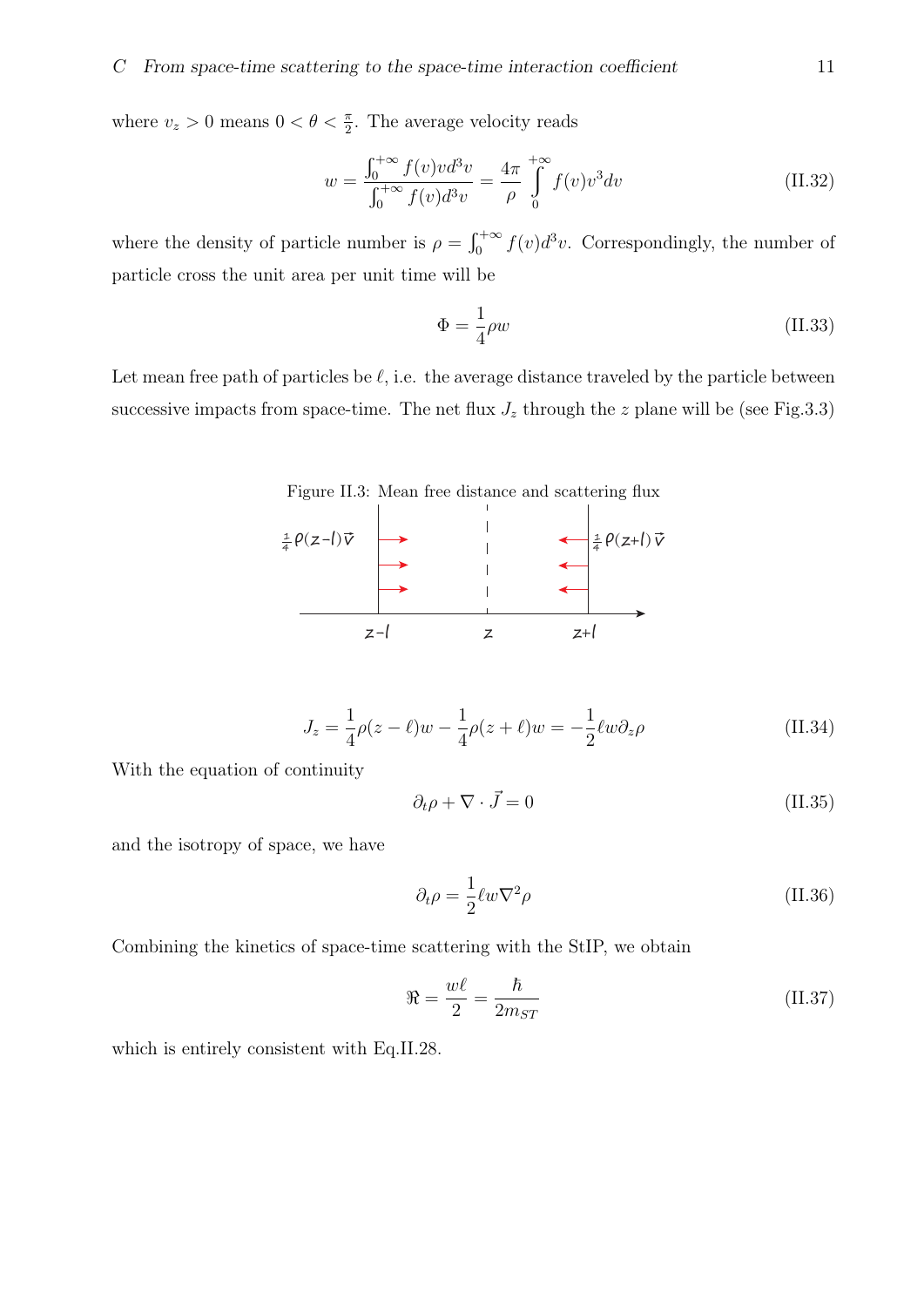# III. RANDOM MOTION OF FREE PARTICLE UNDER SPACE-TIME INTER-ACTION

#### A. From StIP to Schrödinger equation

Random motion of free particle under space-time interaction is a problem of stochastic mechanics, of which the most dramatic difference from Newtonian Mechanics is that the derivative  $d\vec{x}/dt$  is not well defined [8, 9]. For a stochastic process  $\vec{x}(t)$ , its speed  $\vec{V}$  can be understood as the sum of classical speed  $\vec{v}$  and fluctuated speed  $\vec{u}$ 

$$
\vec{V} = \vec{v} + \vec{u} \tag{III.1}
$$

With the time reversal transformation  $\vec{x} \to \vec{x}, t \to -t$ , it's shown that  $\tilde{v} = -\vec{v}, \tilde{u} = \vec{u}$ . Since a continues Markov process will still be a Markov process under time reversal, we can have a well defined limit  $\vec{u} = 0$  as Newtonian Mechanics with

$$
\vec{v} = \frac{1}{2}(\vec{V} - \tilde{\vec{V}})
$$
\n(III.2)

$$
\vec{u} = \frac{1}{2}(\vec{V} + \tilde{\vec{V}}) \tag{III.3}
$$

Without the interaction of space-time, the speed of particle  $\vec{v}$  has to be the derivative  $\vec{v} = \frac{d\vec{x}}{dt}$ . Contrasting from usual Markov process, space-time random motion is frictionless, otherwise the quantum effect of a particle will decay as time going, which is obviously not the case. According to the StIP, the coordinate of a free particle is a stochastic process  $\vec{x}(t)$ , in which the velocity  $\vec{V}$  can not be expressed in terms of  $\frac{d\vec{x}}{dt}$ . The velocity  $\vec{V}$  should be a statistical average corresponding to a distribution  $\delta \vec{x} = \vec{x}(t + \frac{1}{\omega})$  $(\frac{1}{\omega}) - \vec{x}(t)$ , at the limit of space-time collision frequency  $\omega$  going to infinity. In Einstein's theory on Brownian motion,  $\delta \vec{x}$  is a gaussian distribution with zero mean and variance proportional to  $\frac{1}{\omega}[10]$ . However, Einstein's theory cannot be correct at the limit of space-time collision frequency  $\omega$  going to infinity[11, 12]. Therefore, we will construct the operator  $D$  as following, which plays the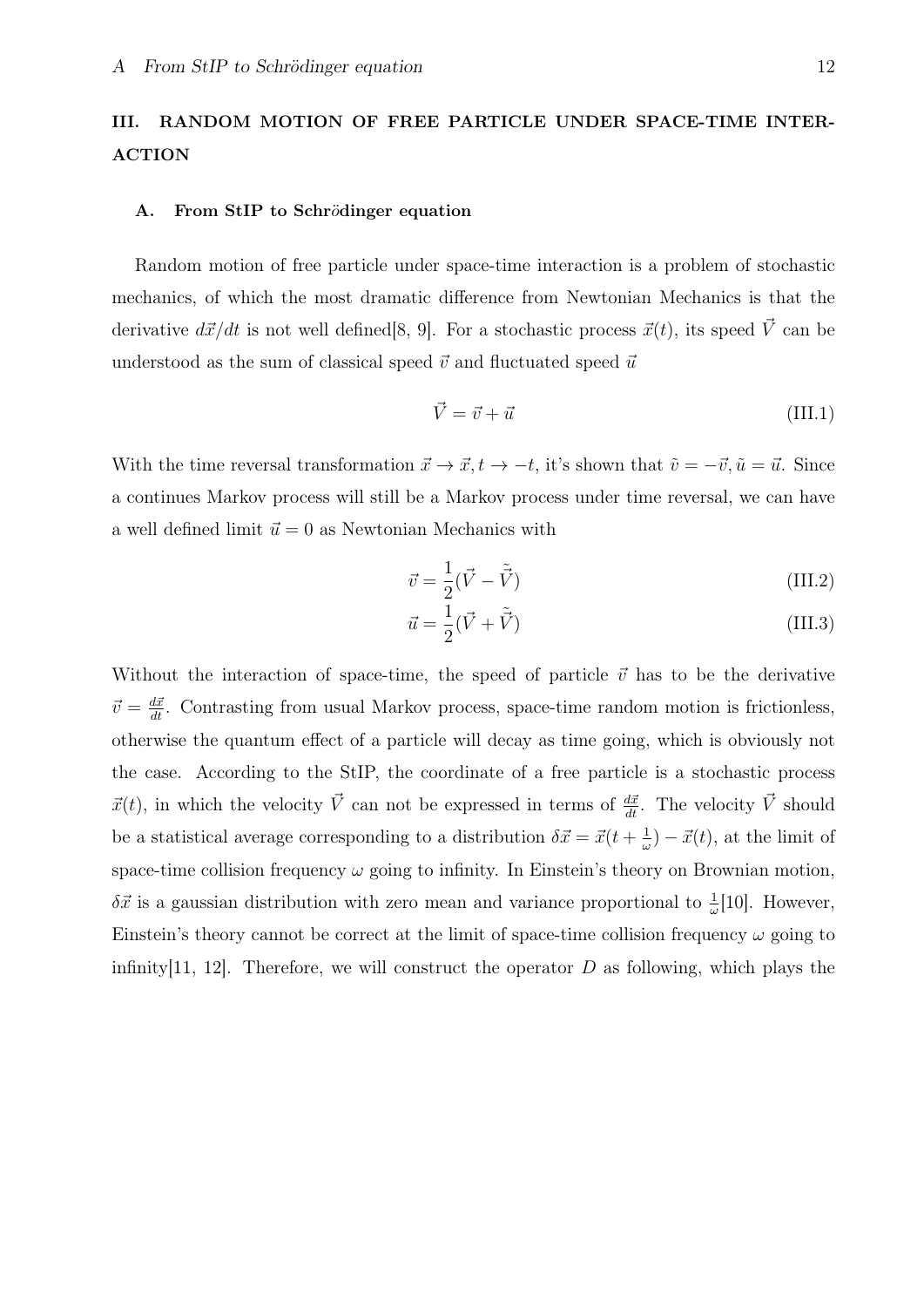same role as  $\frac{d}{dt}$  in Newtonian Mechanics. For any physical function  $f(\vec{x}, t)$ , we have

$$
\omega(f(\vec{x}(t+\frac{1}{\omega}),t+\frac{1}{\omega})-f(\vec{x}(t),t))
$$
\n
$$
= [\partial_t + \sum_i \omega(x_i(t+\frac{1}{\omega})-x_i(t))\partial_i
$$
\n
$$
+ \sum_{ij} \frac{\omega}{2}(x_i(t+\frac{1}{\omega})-x_i(t))(x_j(t+\frac{1}{\omega})-x_j(t))\partial_i\partial_j
$$
\n
$$
+ \sum_i (x_i(t+\frac{1}{\omega})-x_i(t))\partial_i\partial_t + \frac{1}{2\omega}\partial_t^2[f(\vec{x}(t),t)] \qquad (III.4)
$$

At the limit of space-time collision frequency  $\omega$  going to infinity, in terms of statistical average  $\langle \ldots \rangle$  for  $\delta x$ , we can define the operator *D* as

$$
Df(x(t),t) = \lim_{\omega \to +\infty} \omega < f(\vec{x}(t + \frac{1}{\omega}), t + \frac{1}{\omega}) - f(\vec{x}(t), t) > \tag{III.5}
$$
\n
$$
= (\partial_t + \sum_i V_i \partial_i + \sum_{ij} \Re_{ij} \partial_i \partial_j) f(\vec{x}(t), t)
$$

where

$$
\vec{V} = \lim_{\omega \to +\infty} \omega < \delta \vec{x} > \tag{III.6}
$$

$$
\Re_{ij} = \lim_{\omega \to +\infty} \frac{\omega < \delta x_i \delta x_j \ge 0}{2} \tag{III.7}
$$

According to the StIP, the matrix of interaction coefficient is

$$
\Re_{ij} = \frac{\hbar}{2m_{ij}}\tag{III.8}
$$

Because of the isotropy of space, the space-time interaction coefficient will be

$$
\Re_{ij} = \Re \delta_{ij} \tag{III.9}
$$

which is consistent with Eq.II.28 and II.37. The operator  $D$  and its time reversal  $\tilde{D}$  are

$$
D = \partial_t + \vec{V} \cdot \nabla + \Re \nabla^2 \tag{III.10}
$$

$$
\tilde{D} = -\partial_t + \tilde{\vec{V}} \cdot \nabla + \Re \nabla^2 \tag{III.11}
$$

Therefore, the real speed of particle  $\vec{V}$  can be written as

$$
\vec{V} = D\vec{x} \tag{III.12}
$$

$$
\tilde{\vec{V}} = \tilde{D}\vec{x} \tag{III.13}
$$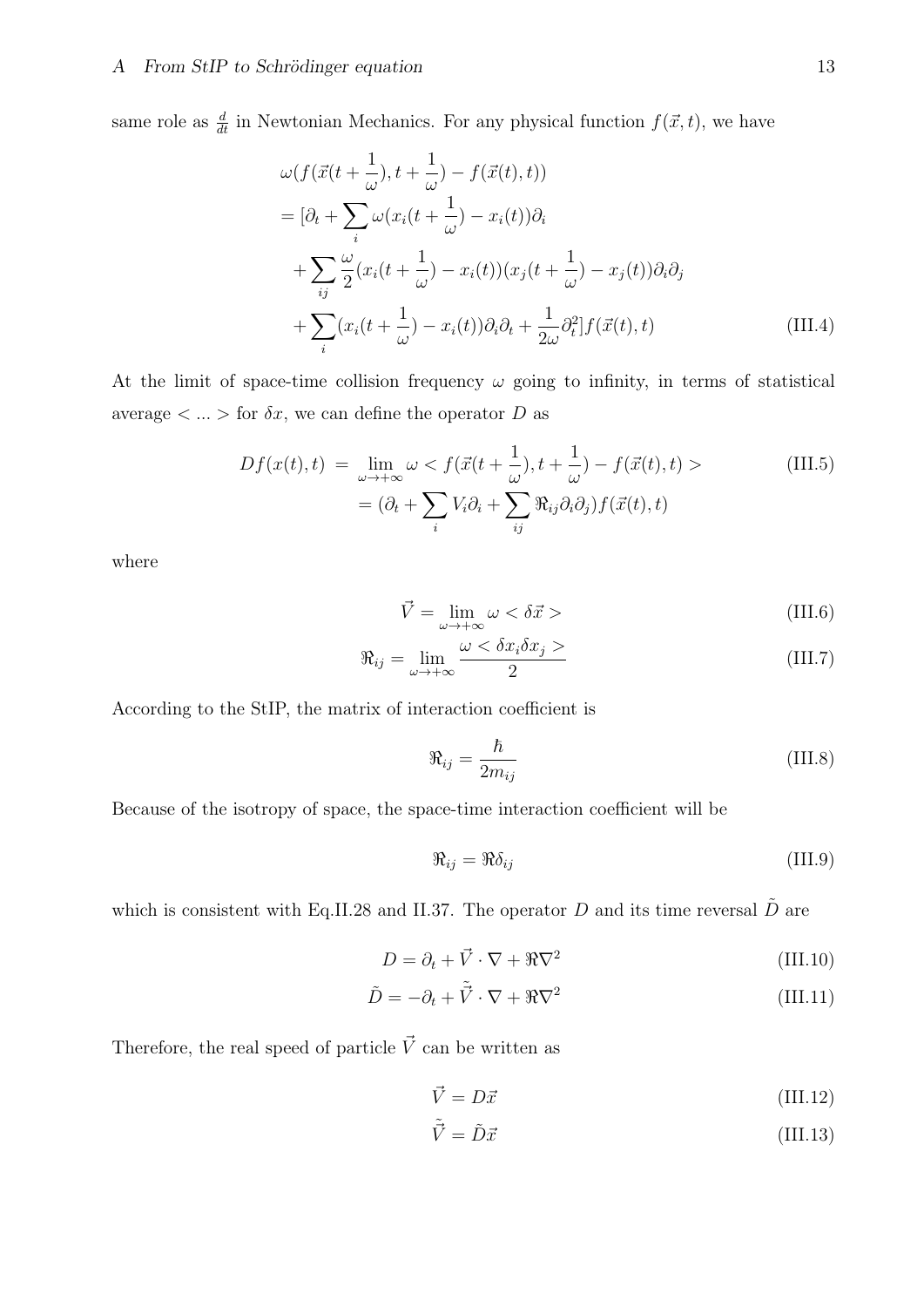Correspondingly, its classical speed and fluctuated speed are

$$
\vec{v} = D^{-}\vec{x} \tag{III.14}
$$

$$
\vec{u} = D^+ \vec{x} \tag{III.15}
$$

with

$$
D^{-} = \frac{1}{2}(D - \tilde{D})
$$
 (III.16)

$$
D^{+} = \frac{1}{2}(D + \tilde{D})
$$
 (III.17)

We define the average acceleration of particles as

$$
\vec{a} = D\vec{V} \tag{III.18}
$$

With the invariance of average acceleration under time reversal, the average acceleration of a free particle must be zero, which can be written as

$$
D^{-}\vec{v} + D^{+}\vec{u} = 0 \tag{III.19}
$$

$$
D^+\vec{v} + D^-\vec{u} = 0\tag{III.20}
$$

These conditions are equivalent to coupled non-linear partial differential equations as following

$$
\frac{\partial \vec{u}}{\partial t} = -\Re \nabla^2 \vec{v} - \nabla (\vec{u} \cdot \vec{v})
$$
 (III.21)

$$
\frac{\partial \vec{v}}{\partial t} = -(\vec{v} \cdot \nabla)\vec{v} + (\vec{u} \cdot \nabla)\vec{u} + \Re \nabla^2 \vec{u}
$$
 (III.22)

Random motions of free particles due to the random impacts of QST satisfies the Markov property if one can make predictions for the future of the process based solely on its present state just as well as one could knowing the process's full history. This is the simplest situation for random motions, since the free particle does not involve any external potential. Now, we have an initial value problem, which is to solve  $\vec{u}(\vec{x}, t)$  and  $\vec{v}(\vec{x}, t)$  given  $\vec{u}(\vec{x}, 0)$  =  $\vec{u}_0(\vec{x})$ , and  $\vec{v}(\vec{x},0) = \vec{v}_0(\vec{x})$ . In order to solve the coupled non-linear partial differential equations, we have to linearise it firstly. Let  $\Psi = e^{R+iI}$ , where

$$
\nabla R = \frac{1}{2\Re} \vec{u}
$$
 (III.23)

$$
\nabla I = \frac{1}{2\Re} \vec{v} \tag{III.24}
$$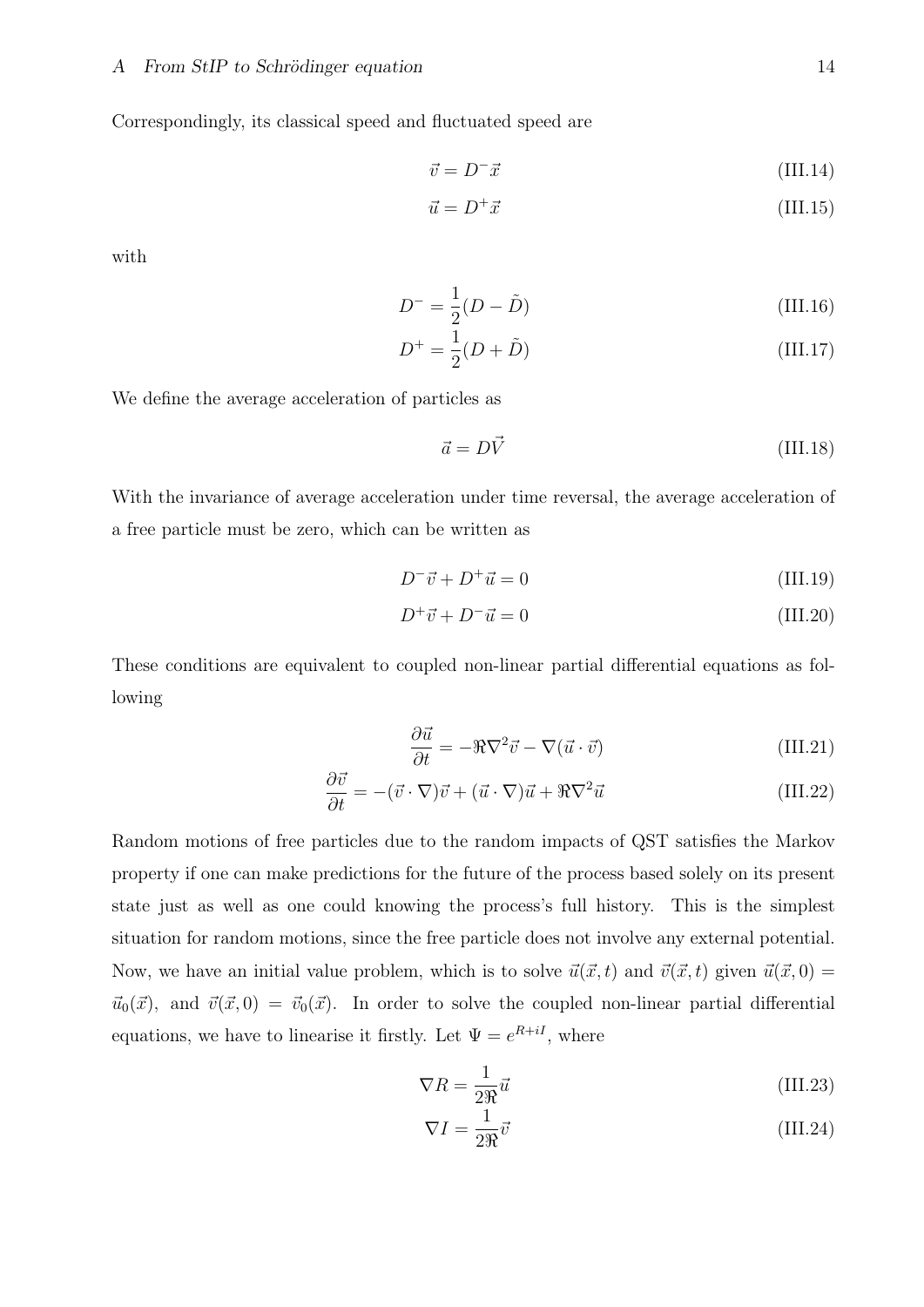We can obtain

$$
\frac{\partial \Psi}{\partial t} = i\Re \nabla^2 \Psi \tag{III.25}
$$

According to the StIP, the universal space-time diffusion coefficient is the space-time interaction coefficient  $\Re = \frac{\hbar}{2m}$  $\frac{\hbar}{2m_{ST}}$ . Substituting to the last equation, we will get the equation of motion of free particles as

$$
i\frac{\partial \Psi}{\partial t} = -\frac{\hbar \nabla^2}{2m_{ST}} \Psi \tag{III.26}
$$

which is the Schrödinger equation essentially. From this emergent Schrödinger equation, we can deduce a series of quantum behaviours. It's important to remark that the space-time sensible mass  $m_{ST}$  in the Schrödinger equation of free particles coincide with the inertial mass *m* of free particles. Since we only discuss non-relativistic quantum mechanics in the followings, we don't need to distinguish  $m_{ST}$  from  $m$  any more. From  $|\Psi|^2 = e^{2R}$  and  $\nabla R = \frac{1}{29}$  $\frac{1}{2\Re} \vec{u}$ , we have

$$
\vec{u} = \Re \frac{\nabla |\Psi|^2}{|\Psi|^2} \tag{III.27}
$$

which leads to Born rule  $\rho = |\Psi|^2$ .  $\rho(x, t)$  is the probabilistic density of particles in coordinate *x* at time *t*. The Born rule is a law of quantum mechanics which gives the probability that a measurement on a quantum system will yield a given result, which became a fundamental ingredient of Copenhagen interpretation. In this paper, we are attempt to suggest an interpretation of Born rule according to the StIP, which can provide a materialistic point of view for wave function. Emergent from random impacts of space-time, it's absolutely necessary that wave function is complex. If wave function were a real sine or cosine function[13], according to  $\rho = |\Psi|^2$ , the probabilistic density of a free particle with definite momentum would oscillate periodically which violates the isotropy of physical space.

#### B. Physical meanings of potential functions *R* and *I*

Substituting  $\Psi = e^{R+iI}$  into  $\frac{\partial \Psi}{\partial t} = i\Re(\nabla^2 \Psi)$ , we equalise the real and imaginary part separately as

$$
\partial_t R = -\Re(2\nabla R \cdot \nabla I + \nabla^2 I) \tag{III.28}
$$

$$
\partial_t I = \Re[(\nabla R)^2 - (\nabla I)^2 + \nabla^2 R] \tag{III.29}
$$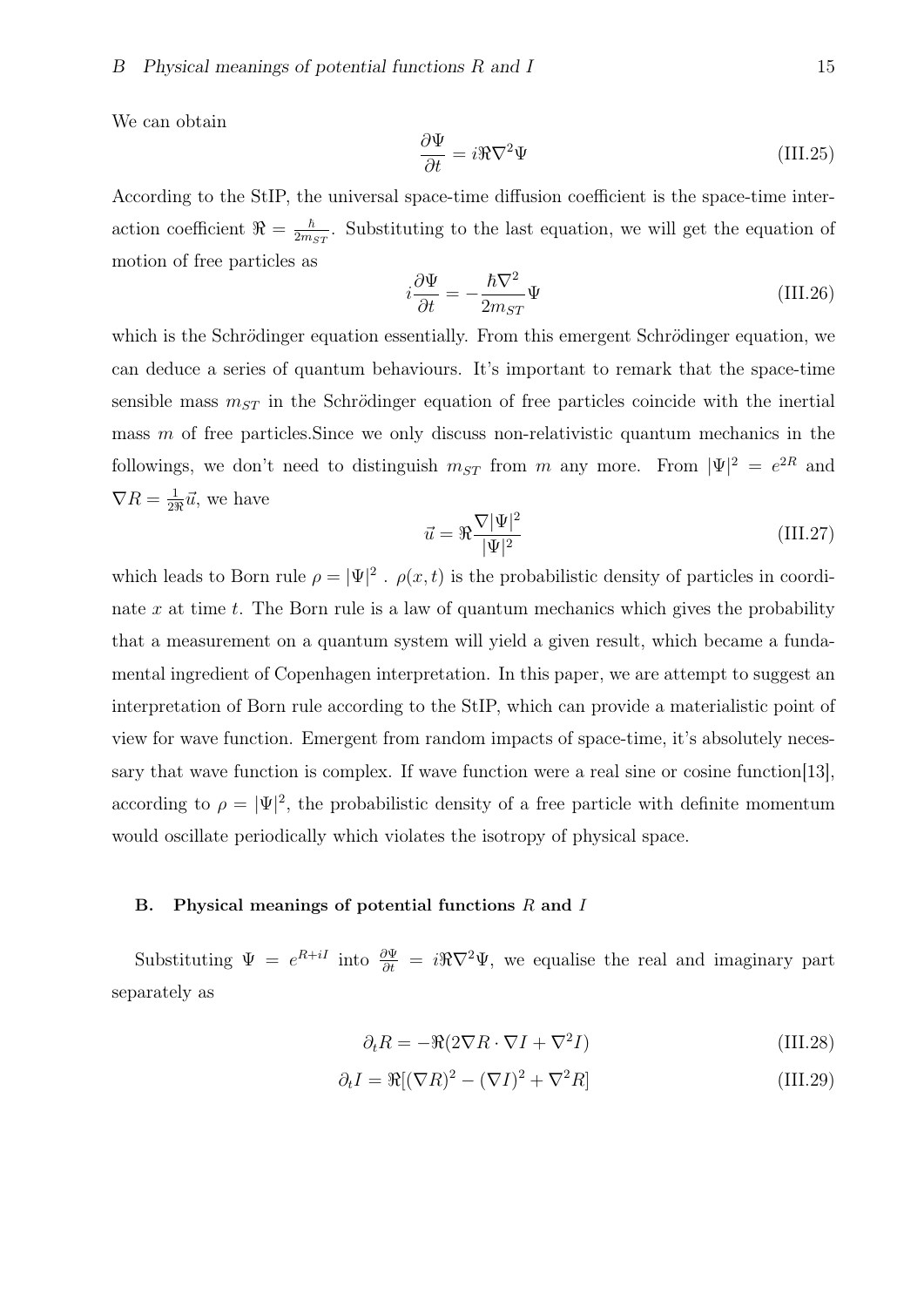Combining with previous result  $\rho = |\Psi|^2 = e^{2R}$ , we have

$$
\partial_t \rho = 2\rho \partial_t R \tag{III.30}
$$

$$
\nabla \rho = 2\rho \nabla R \tag{III.31}
$$

The differential equation of potential *R* can be turned into

$$
\partial_t \rho = -2\Re \nabla \cdot (\rho \nabla I) \tag{III.32}
$$

With  $\nabla I = \frac{1}{29}$  $\frac{1}{2\Re} \vec{v}$ , the differential equation of potential *R* is equivalent to the equation of continuity

$$
\partial_t \rho + \nabla \cdot (\rho \vec{v}) = 0 \tag{III.33}
$$

Noticing that the classical momentum of particle is  $m\vec{v} = \hbar \nabla I$ , we find that the differential equation of potential *I* goes to

$$
\partial_t(\hbar I) + \frac{(\nabla(\hbar I))^2}{2m} - \hbar \Re[(\nabla R)^2 + \nabla^2 R] = 0 \tag{III.34}
$$

Comparing with the Hamilton-Jacobi equation from classical mechanics [14, 15] as

$$
\partial_t S + \frac{(\nabla S)^2}{2m} + V(x) = 0 \tag{III.35}
$$

which is particularly useful in identifying conserved quantities for mechanical systems. There are two crucial remarks: Firstly, potential function *I* is proportional to the Hamilton-Jacobi function *S* as  $S = \hbar I$ . Secondly, for a free particle, the inference of space-time can be summed up to the space-time potential

$$
V_{ST} = -\hbar \Re[(\nabla R)^2 + \nabla^2 R] \tag{III.36}
$$

where the space-time potential  $V_{ST}$  will play the same role of potential  $V$  in the Hamilton-Jacobi equation. The space-time potential  $V_{ST}$  vanishes in the classical limit  $\hbar = 0$ , which is equivalent to  $V = 0$  for free particles in classical mechanics. The quantum effect, which corresponding to nonzero  $\hbar$ , now is the nature result of the existence of the space-time potential  $V_{ST}$ , induced by space-time interaction. In principal, the moving of free particle can be described precisely by the space-time potential  $V_{ST}$  as

$$
m\frac{d^2\vec{x}}{dt^2} = -\nabla V_{ST} = \hbar\Re\nabla[(\nabla R)^2 + \nabla^2 R]
$$
 (III.37)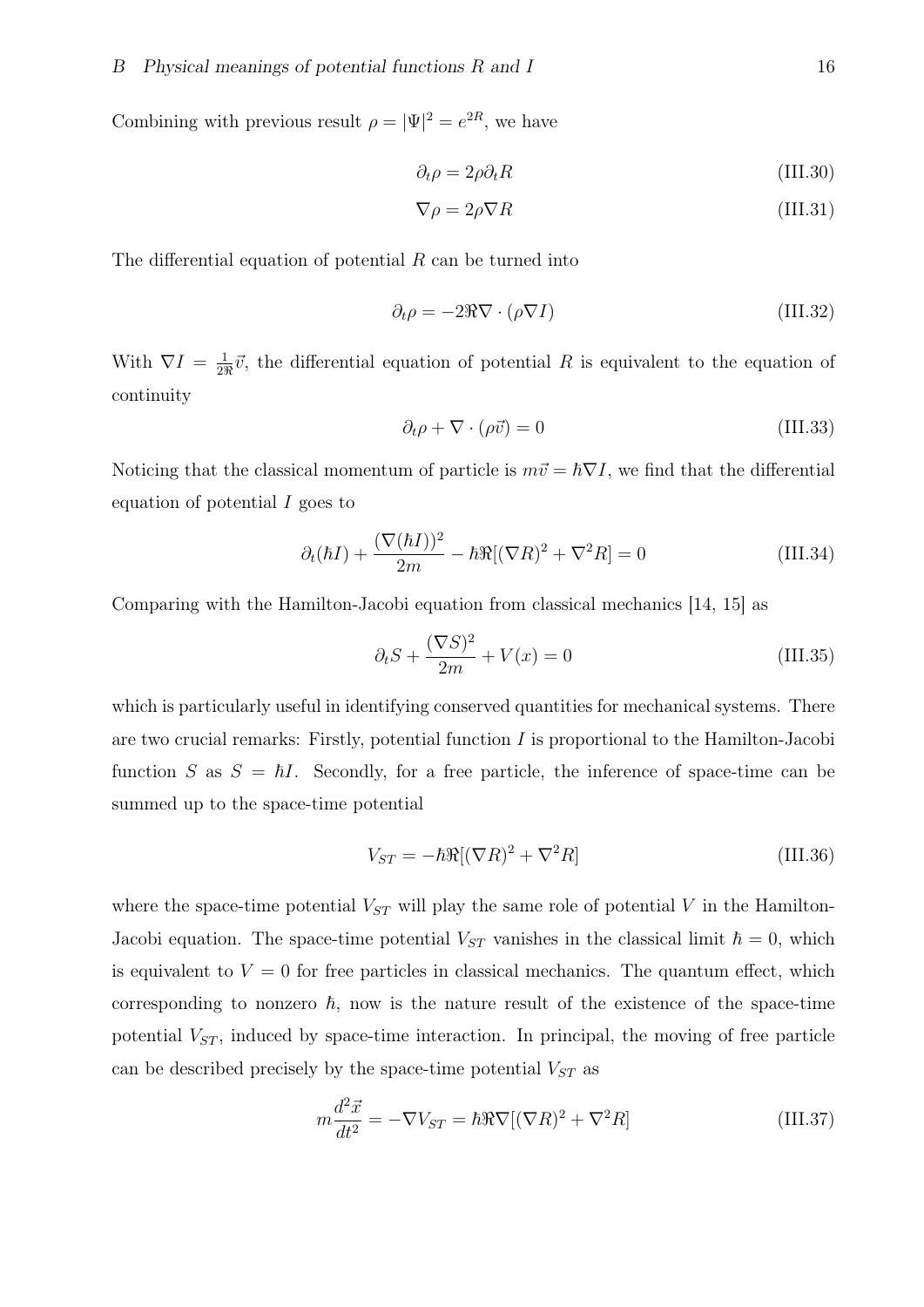#### C. Space-time random motion of charged particles in electromagnetic field

According to the StIP, electromagnetic field only serves as an external potential, which itself is not affected by random impacts of space-time. In a electromagnetic field  $(E, B)$ , the charged particle will experience a Lorentz force  $\vec{F} = e(\vec{E} + \vec{v} \times \vec{B})$ . Therefore, the average acceleration of charged particles will be

$$
\vec{a} = e(\vec{E} + \vec{v} \times \vec{B})/m
$$
 (III.38)

where  $m$  is the inertial mass of charged particle and  $e$  is the charge. Based on the space-time principle, we are able to derive the equation of motion of charged particle in electromagnetic field, which is finally shown to be Schrödinger equation in electromegnatic field, which is

$$
i\hbar \partial_t \Psi = \frac{1}{2m}(-i\hbar \nabla - \frac{e}{c}\vec{A})^2 \Psi + e\phi \Psi
$$
 (III.39)

where the electromagnetic potential and the electromagnetic field are connected by

$$
\vec{B} = \nabla \times \vec{A}, \vec{E} = -\partial_t \vec{A} - \nabla \phi.
$$
 (III.40)

We do not have average acceleration in the case absence of electromagnetic field, however, this is not the case when the particle have non-zero electric charge, moving in external electromagnetic field. Identifying the speed in the Lorentz force as the classical speed of random motion of particle in space-time, we have

$$
\partial_t \vec{v} = e(\vec{E} + \vec{v} \times \vec{B})/m - (\vec{v} \cdot \nabla)\vec{v} + (\vec{u} \cdot \nabla)\vec{u} + \Re \nabla^2 \vec{u}
$$
 (III.41)

In the electromagnetic field, the equation of motion of charged particle becomes coupled non-linear partial differential equations as following

$$
\frac{\partial \vec{u}}{\partial t} = -\Re \nabla (\nabla \cdot \vec{v}) - \nabla (\vec{u} \cdot \vec{v})
$$
(III.42)

$$
\frac{\partial \vec{v}}{\partial t} = e(\vec{E} + \vec{v} \times \vec{B})/m - (\vec{v} \cdot \nabla)\vec{v} + (\vec{u} \cdot \nabla)\vec{u} + \Re \nabla^2 \vec{u}
$$
 (III.43)

In order to solve the coupled non-linear partial differential equations, we have to linearise it firstly. Let  $\Psi = e^{R+iI}$  and notice that the canonical momentum of charged particle [16] is  $\vec{p} = m\vec{v} + e\vec{A}/c$ , we suppose

$$
\nabla R = \frac{1}{2\Re} \vec{u}
$$
 (III.44)

$$
\nabla I = \frac{1}{2\Re} (\vec{v} + \frac{e\vec{A}}{mc})
$$
 (III.45)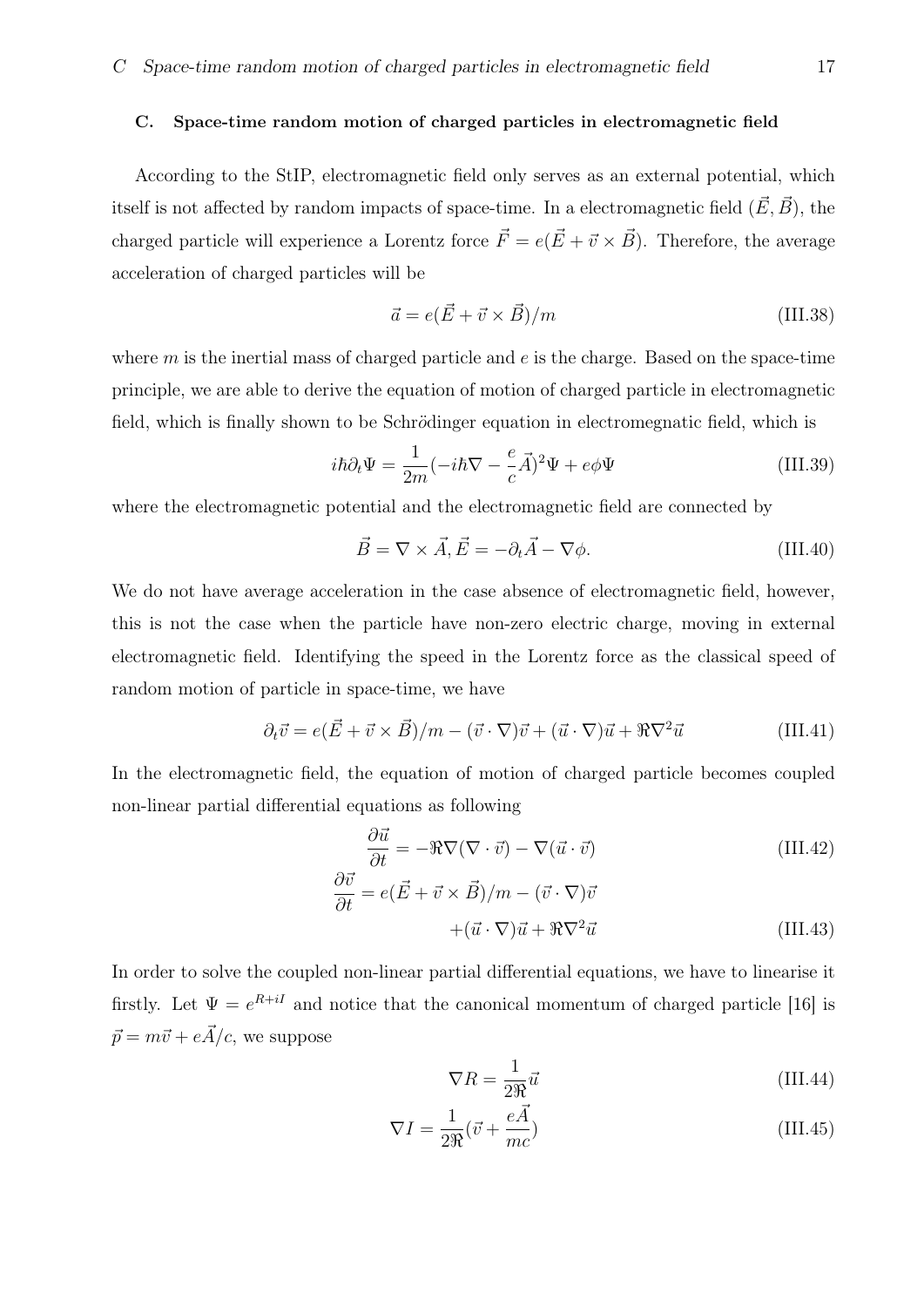In order to prove Eq. (III.39), we expand the first term of right side of Eq. (III.39) as

$$
\frac{1}{2m}(-i\hbar\nabla - \frac{e}{c}\vec{A})^2\Psi = -\frac{\hbar^2\nabla^2}{2m}\Psi + \frac{e^2A^2}{2mc^2}\Psi
$$
\n(III.46)\n
$$
+\frac{i\hbar e}{2mc}(\nabla \cdot \vec{A})\Psi + \frac{i\hbar e}{mc}\vec{A} \cdot (\nabla\Psi)
$$

Substituting  $\Psi = e^{R+iI}$ , it leads to

$$
-\frac{\hbar^2}{2m}[\nabla^2 R + i\nabla^2 I + (\nabla R + i\nabla I)^2]\Psi +
$$
  

$$
\frac{e^2 A^2}{2mc^2}\Psi + \frac{i\hbar e}{2mc}(\nabla \cdot \vec{A})\Psi + \frac{i\hbar e}{mc}(\vec{A} \cdot (\nabla R + i\nabla I))\Psi
$$
(III.47)

With vector formulas

$$
\nabla(\vec{A} \cdot \vec{B}) = \vec{A} \times (\nabla \times \vec{B}) + \vec{B} \times (\nabla \times \vec{A}) + (\vec{A} \cdot \nabla)\vec{B} + (\vec{B} \cdot \nabla)\vec{A}
$$
\n(III.48)

$$
\nabla(\nabla \cdot \vec{A}) = \nabla \times (\nabla \times \vec{A}) + \nabla^2 \vec{A}
$$
 (III.49)

and Eq.(III.44), we will obtain

$$
\nabla \times \vec{u} = 0 \tag{III.50}
$$

$$
\nabla \times (\vec{v} + \frac{e\vec{A}}{mc}) = 0
$$
 (III.51)

Straightforwardly, we have

$$
i\hbar(\partial_t R + i\partial_t I) = -\frac{\hbar^2}{2m} [\nabla^2 R + i\nabla^2 I
$$

$$
+(\nabla R + i\nabla I)^2] + \frac{e^2 A^2}{2mc^2}
$$

$$
+\frac{i\hbar e}{2mc}(\nabla \cdot \vec{A}) + \frac{i\hbar e}{mc}(\vec{A} \cdot (\nabla R + i\nabla I)) + e\phi
$$
(III.52)

Now, let's prove that the real and imaginary parts are separately equaled as

$$
\partial_t I = \frac{\hbar}{2m} (\nabla^2 R + (\nabla R)^2 - (\nabla I)^2)
$$

$$
-\frac{e^2 \vec{A}^2}{2mc^2} + \frac{e}{mc} (\vec{A} \cdot (\nabla I)) - \frac{e\phi}{\hbar}
$$
(III.53)

$$
\partial_t R = -\frac{\hbar}{2m} (\nabla^2 I + 2(\nabla R) \cdot (\nabla I))
$$
  
 
$$
+ \frac{e}{2mc} (\nabla \cdot \vec{A}) + \frac{e}{mc} \vec{A} \cdot (\nabla R)
$$
 (III.54)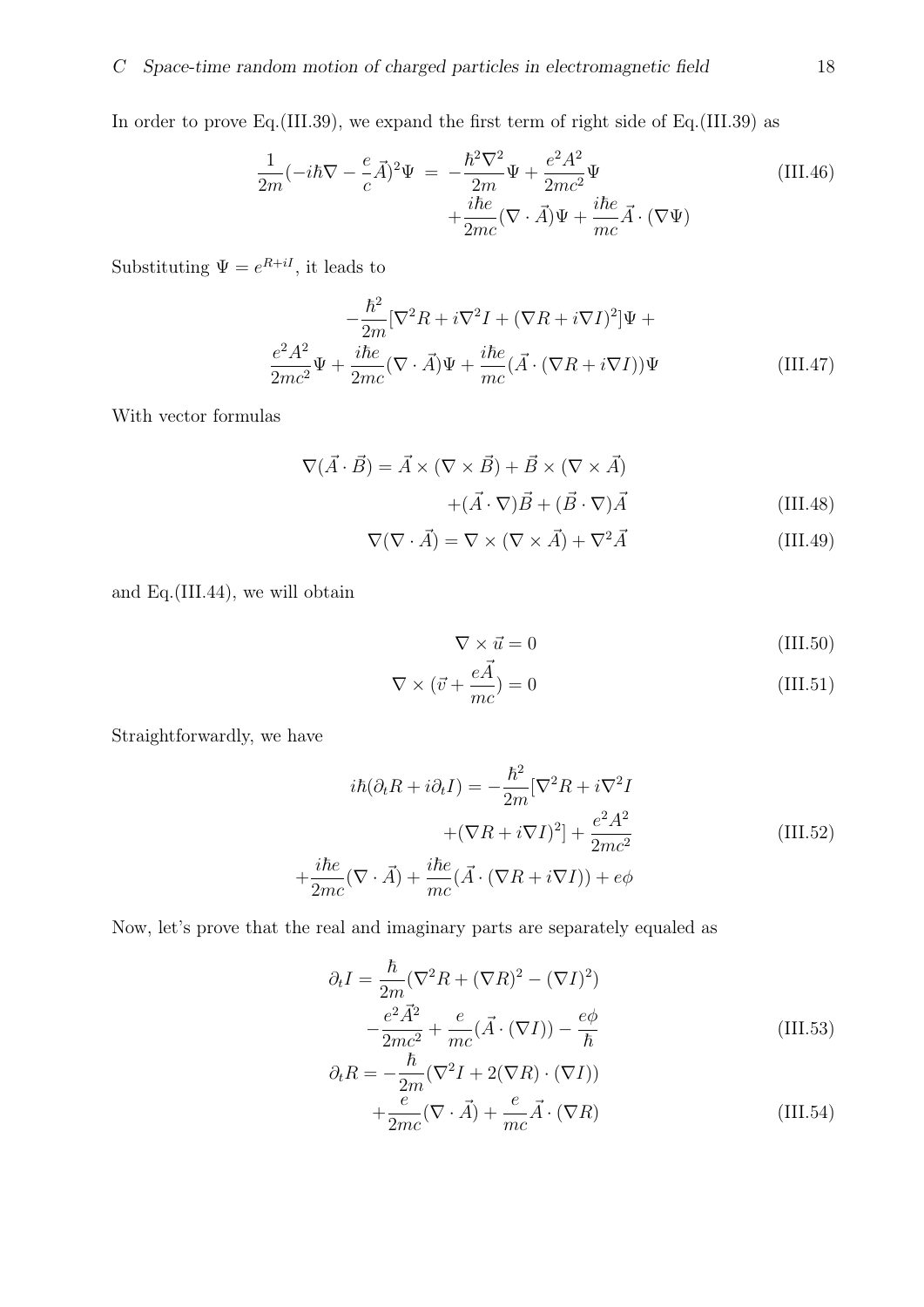Taking the gradient from both sides and the definitions  $\vec{B} = \nabla \times \vec{A}$ ,  $\vec{E} = -\partial_t \vec{A} - \nabla \phi$ , we have reproduced the Eq.(III.42). Therefore, we have proved that both sides of Eq.(III.42) are at most different from a zero gradient function. It's important to notice that the choices of electromagnetic potentials are not completely determined. It allows a gauge transformation  $|17|$ 

$$
\vec{A}' = \vec{A} + \nabla \Lambda \tag{III.55}
$$

$$
\phi' = \phi - \partial_t \Lambda \tag{III.56}
$$

For any function  $\Lambda(\vec{x}, t)$ , the electromagnetic field is invariant. Therefore, the corresponding wave function cannot change essentially, at most changing a phase factor. Given  $\psi' = \psi e^{\frac{i\epsilon \Lambda}{\hbar c}}$ , Schrödinger equation of charged particle in electromagnetic field is invariant, i.e.,  $U(1)$  gauge symmetry. By choosing the function  $\Lambda(\vec{x},t)$  properly, we are able to eliminate the redundant zero gradient function. So we have proved Eq.(III.39) at the end.

## D. Stationary Schrödinger equation from StIP

Let's take a hydrogen atom as an example. Given  $\vec{A} = 0$  and  $\phi = -\frac{e}{4\pi\epsilon}$  $\frac{e}{4\pi\epsilon_0 r}$  for a hydrogen atom, the stationary solution of Eq.(III.39) is

$$
E\Psi = \frac{1}{2m}(-i\hbar\nabla)^2\Psi - \frac{e^2}{4\pi\epsilon_0 r}\Psi
$$
 (III.57)

of which ground state wave function is  $\Psi(r, \theta, \varphi) = \frac{1}{\sqrt{2}}$  $\frac{1}{\pi a^3}e^{-r/a}$  and  $a = 5 \times 10^{-11}m$  is the Bohr radius. Corresponding to the classical speed from Eq.(III.24), it is easy to show that the classical speed of particles must be zero in stationary states. Within the framework of StIP, we should interpret the stationary states from quantum mechanics as a space-time random motion with zero classical speed. Once we have all the stationary states, we will get the general solution by linear superposition. Therefore, we are going to derive stationary Schrödinger equation from classical speed  $\vec{v} = 0$ , which can provide a clear physical picture of StIP. Moreover, when  $|\vec{v}|$  is large and close to speed of light *c*, the generalisation of this framework is clear and will be explained in a further project.

The trajectory of random motion of particle can be understood as the superposition of classical path and fluctuated path. During time interval  $\Delta t$ , there are two contributions to the trajectory as

$$
\delta \vec{x} = \vec{u}(\vec{x}, t)\Delta t + \Delta \vec{x} \tag{III.58}
$$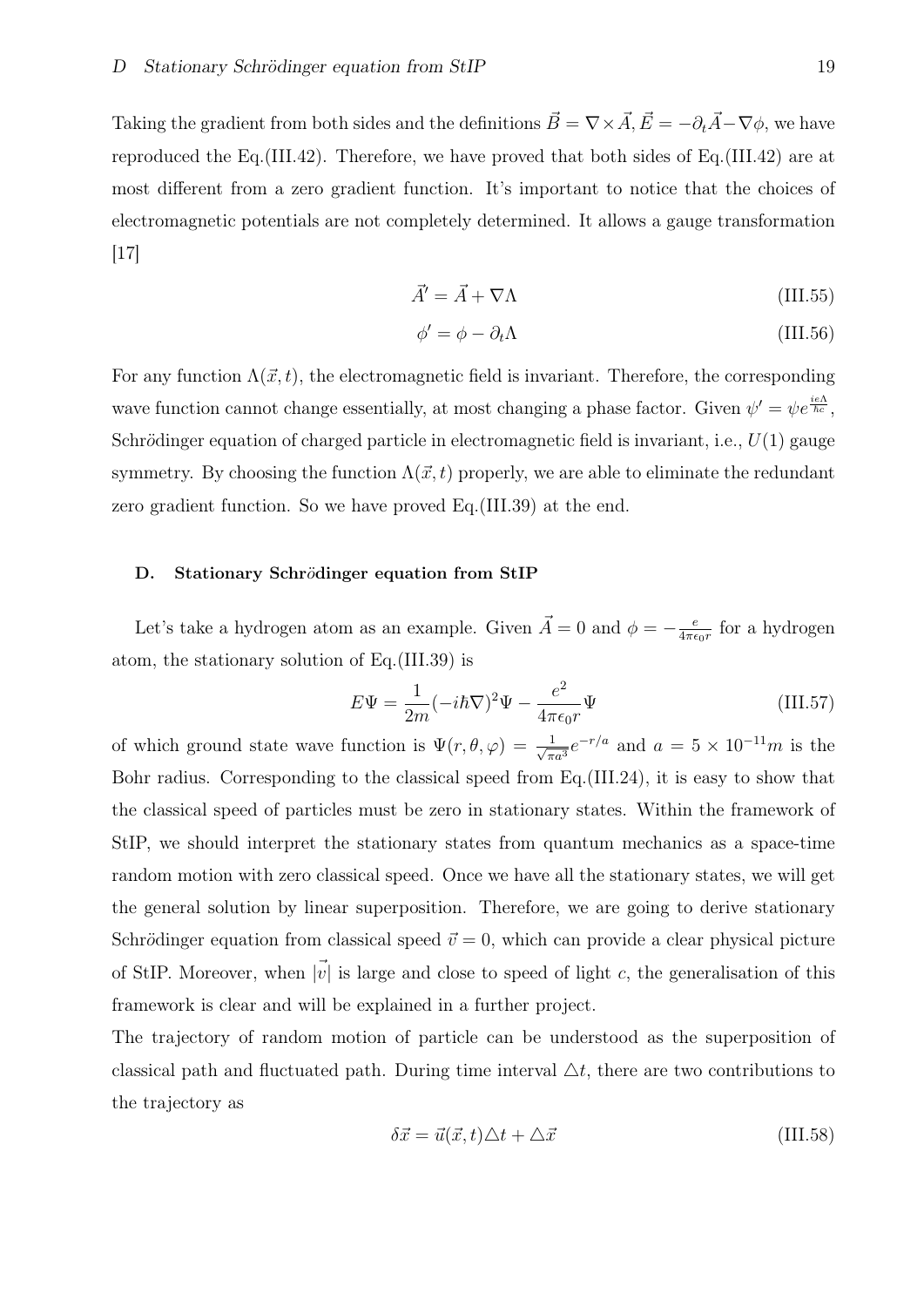of which distribution satisfies  $\varphi(\Delta \vec{x}) = \varphi(-\Delta \vec{x})$  and  $\int \varphi(\Delta \vec{x}) d(\Delta \vec{x}) = 1$ . The space-time coefficient reads

$$
\Re = \frac{1}{2\Delta t} \int (\Delta \vec{x})^2 \varphi(\Delta \vec{x}) d(\Delta \vec{x})
$$
 (III.59)

The probabilistic density  $\rho(x, t)$  evolves as

$$
\rho(\vec{x}, t + \triangle t) = \int \rho(x - \delta \vec{x}, t) \varphi(\triangle \vec{x}) d(\triangle \vec{x})
$$
 (III.60)

Expanding Taylor series of both sides, we have

$$
\partial_t \rho = -\nabla \cdot (\rho \vec{u}) + \Re \nabla^2 \rho \tag{III.61}
$$

which is consistent with Fokker-Planck equation. In any external potential  $V(\vec{x})$ , there are two contributions to the changing of average speed. One is from random impacts of spacetime, another one is from acceleration provided by external potential. Therefore, the average speed will evolve during time interval  $\triangle t$  as

$$
\vec{u}(\vec{x}, t + \Delta t) =
$$
\n
$$
\frac{\int (\vec{u}(\vec{x} - \delta \vec{x}, t) - \Delta t \nabla V(\vec{x} - \delta \vec{x})/m) \rho(x - \delta \vec{x}, t) \varphi(\Delta \vec{x})) d(\Delta \vec{x})}{\int \rho(x - \delta \vec{x}, t) \varphi(\Delta \vec{x})) d(\Delta \vec{x})}
$$
\n(III.62)

the denominator of eq. *III.*62 is the normalisation factor of the probability distribution. Expanding Taylor series of both sides, we obtain

$$
\frac{d\vec{u}}{dt} = -\nabla V + \Re m(\frac{\nabla^2(\rho\vec{u})}{\rho} - \vec{u}\frac{\nabla^2\rho}{\rho})
$$
(III.63)

With the condition of stationary state  $\partial_t \rho = 0$ , it goes to

$$
\vec{u} = \Re \frac{\nabla \rho}{\rho} \tag{III.64}
$$

$$
\partial_t \vec{u} = 0 \tag{III.65}
$$

It's important to notice that

$$
\frac{d\vec{u}}{dt} = \partial_t \vec{u} + (\vec{u} \cdot \nabla)\vec{u}
$$
 (III.66)

Therefore, given the condition of stationary state, we are able to get

$$
-2m\Re^2 \frac{\nabla^2 \sqrt{\rho}}{\sqrt{\rho}} + V(x) = Const.
$$
 (III.67)

We can prove this constant is exactly the average energy of particle

$$
E = \int \rho \left(\frac{1}{2}mu^2 + V\right) d^3x \tag{III.68}
$$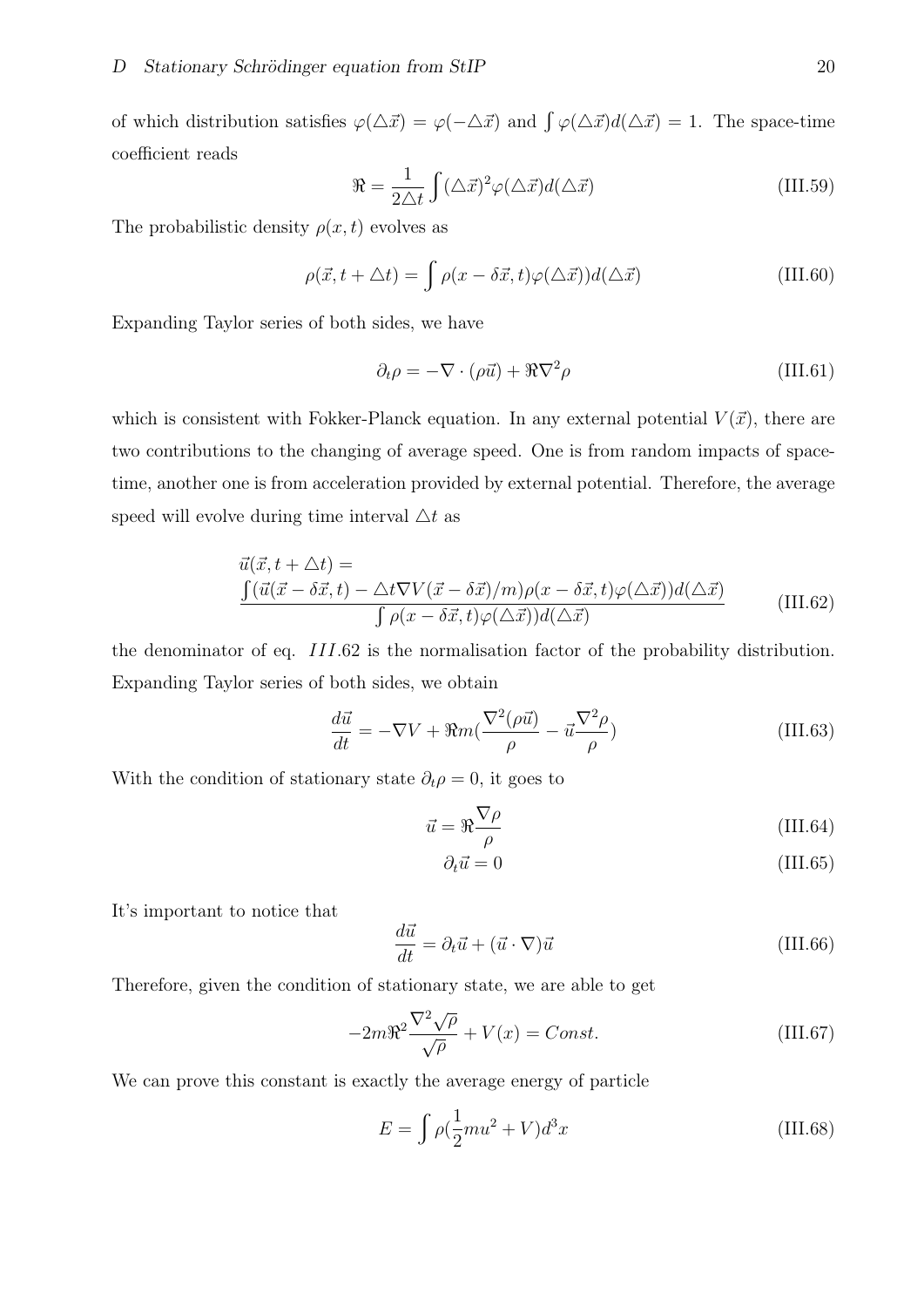Now, we have derived

$$
-2m\Re^2 \frac{\nabla^2 \sqrt{\rho}}{\sqrt{\rho}} + V(x) = E \tag{III.69}
$$

$$
\psi = \sqrt{\rho}e^{-iEt/\hbar} \tag{III.70}
$$

Let  $\Re = \frac{\hbar}{2n}$  $\frac{\hbar}{2m}$  once again, we arrive at the stationary Schrödinger equation

$$
-\frac{\hbar^2 \nabla^2}{2m} \psi + V \psi = i\hbar \partial_t \psi \tag{III.71}
$$

# IV. MINIMAL MASS FROM STIP

#### A. Existence of minimal mass

According to analysis in section 2, we know each collision of QST and the particle will change the action of the particle exactly by one  $\hbar$ . Let us investigate the motion of the particle in the rest frame before collision. If there are no lower bound of a mass of particle, then in the period of a collision  $\Delta t$ , the particle accquired an energy  $\Delta E = \frac{\hbar}{\Delta t}$  $\frac{\hbar}{\Delta t}$ . It will only can be transformed as the kinetic energy, hence we have:

$$
\frac{\hbar}{\Delta t} = \frac{1}{2}mv^2,
$$

taking *m* goes to zero will end up with a infinity velocity. This obviously spoils the vacuum speed of light principle. By introducing the Lorentz transformation as in special relativity, the motion of the particle is controlled as

$$
\left(\frac{\hbar}{\Delta t} + m_0 c^2\right)^2 = m_0^2 c^4 + \left(\frac{m_0}{\gamma(v)}\right)^2 v^2 c^2
$$
\n
$$
\gamma(v) = \sqrt{1 - v^2/c^2}.
$$
\n(IV.1)

When the velocity close to *c*, the vacuum light speed, the equation (*IV.*1) never can be satisfied. This means relativity can not cure the issue.

The way out, is to introduce the space-time sensible minimal mass  $\bar{m}_{ST}$ . If and only if the mass  $m > \bar{m}_{ST}$ , the object under space-time collision can be seen as a particle in common sense, otherwise the collision will never happen and the object is "invisible" by QSTs.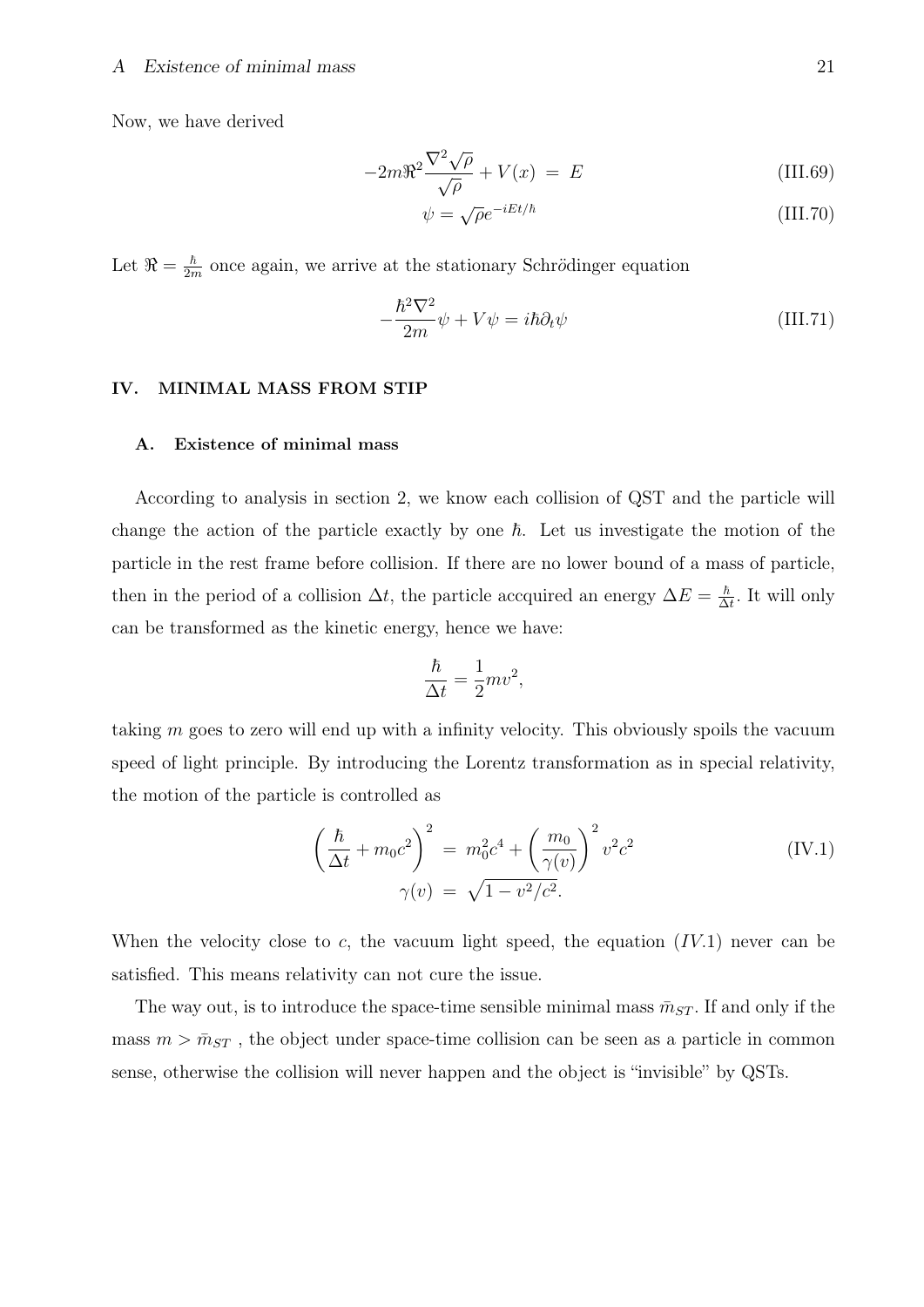#### B. Evaluation of the minimal mass

#### *1. First estimation*

If we have a mass  $m < \bar{m}_{ST}$  particle in space-time, by definition it will not be detected by the QST all the way, all the time. Hence it will go along a straight line, with a constant speed. According to the StIP, each collision results an changing of action of the particle an  $\hbar$ . Let's assume the collision time is  $\delta t$  and during it the particle experiences a displacement *δx*, a changing of energy *δE*, and a changing of momentum *δP*, so we obtain:

$$
\hbar = \delta E \delta t = \delta P \delta x. \tag{IV.2}
$$

There is cosmological microwave backgroud(CMB) radiation in the universe everywhere, which makes our empty space-time have temperature 2.73K. Let's assume the energy density in empty space-time is  $\rho$ . To result a random motion without friction for a particle under StIP, the space-time sensible mass has the lower bound  $\bar{m}_{ST}$ , which satisfies:

$$
\bar{m}_{ST}c^2 = \rho \frac{4\pi (\delta x)^3}{3}.
$$
 (IV.3)

Combining eq. $(IV.2)$  and eq. $(IV.3)$ , we can obtain:

$$
\bar{m}_{ST} = \left(\frac{4\pi\rho\hbar^3}{3c^5}\right)^{1/4}.\tag{IV.4}
$$

Nowadays the experiment value of the energy density of CMB is  $\rho = 4.005 \times 10^{-14} J/m^3$ , substitute into (*IV.*4), we obtain  $\bar{m}_{ST} \simeq 2.117 \times 10^{-39} kg$ .

#### *2. Second estimation*

The space-time sensible minmial mass, can have an intuitive understanding, that a rest particle with mass  $\bar{m}_{ST}$  will have its De Broglie frequency  $\bar{\omega}$  and satisfy:

$$
\bar{m}_{ST}c^2 = \hbar\bar{\omega}.\tag{IV.5}
$$

When the frequency  $\bar{\omega}$  of the particle is smaller than the characteristic frequency of CMB, its signal will be erased by the noise of the CMB. The characteristic frequency of CMB  $\omega$  is

$$
kT = \hbar\omega \tag{IV.6}
$$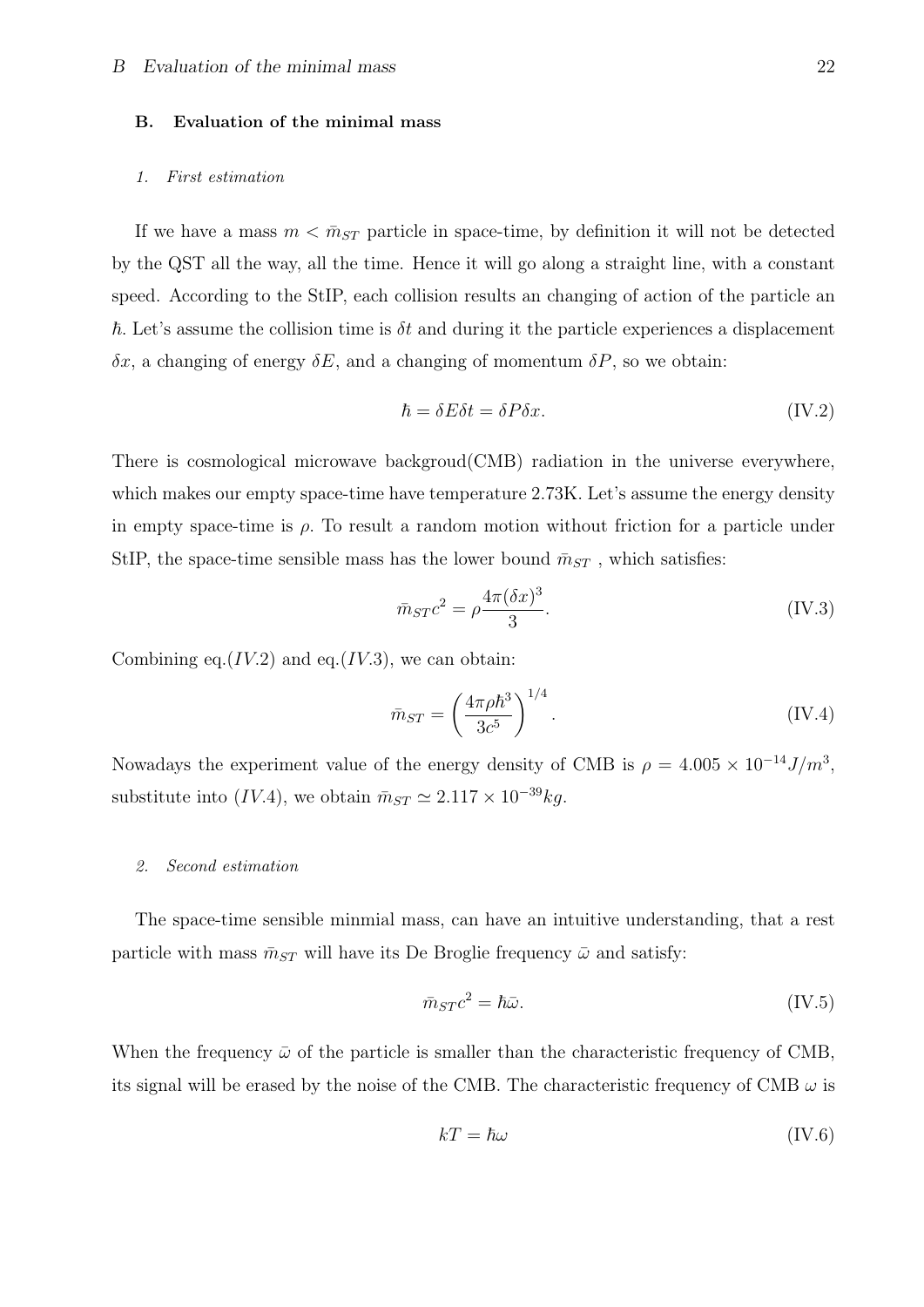from which we can estimate the minimal mass that can be detected by QSTs will be

$$
\bar{m}_{ST} = \frac{kT}{c^2} \simeq 4 \times 10^{-40} kg. \tag{IV.7}
$$

The conclusion now we have for the moment is: if the mass of a particle  $m < \bar{m}_{ST}$ , there will be no interaction between QSTs and the particle, so no randam motion for the particle will be emergent, the particle will move in speed *c* along a straight line.

#### V. FROM STIP TO UNCERTAINTY PRINCIPLE

We believed that the root of Heisenberg's uncertainty principle is the random impacts of space-time, which origins from that  $d\vec{x}/dt$  is not well defined according to the StIP. One has to notice immediately that the momentum of particle can not be defined as  $\vec{p} = md\vec{x}/dt$ . It's reasonable to define momentum as

$$
\vec{p} = mD\vec{x} = m\vec{v} + m\vec{u} \tag{V.1}
$$

where

$$
\vec{u} = \Re \frac{\nabla \rho}{\rho} \tag{V.2}
$$

For any random variable *O*, its average value is  $\langle O \rangle = \int O\rho(x) dx$ . Multiplying  $m\rho$  into both sides and integrating  $x$ , we can obtain the covariance between  $x$  and  $u_x$  as

$$
\sigma(x, u_x) = \langle (x - \langle x \rangle)(u_x - \langle u_x \rangle) \rangle = -\Re \tag{V.3}
$$

where covariance is a measure of how much two random variables change together. The sign of the covariance therefore shows the tendency in the linear relationship between the variables. For any two random variables *A* and *B*, according to Cauchy-Schwarz inequality  $|\sigma(A, B)| \leq \sigma(A)\sigma(B)$ , we have

$$
\sigma(x)\sigma(u_x) \ge \Re = \hbar/2m \tag{V.4}
$$

where the corresponding standard errors are

$$
\sigma(x) = \sqrt{\langle x^2 \rangle - \langle x \rangle^2} \tag{V.5}
$$

$$
\sigma(u_x) = \sqrt{ - ^2}
$$
\n(V.6)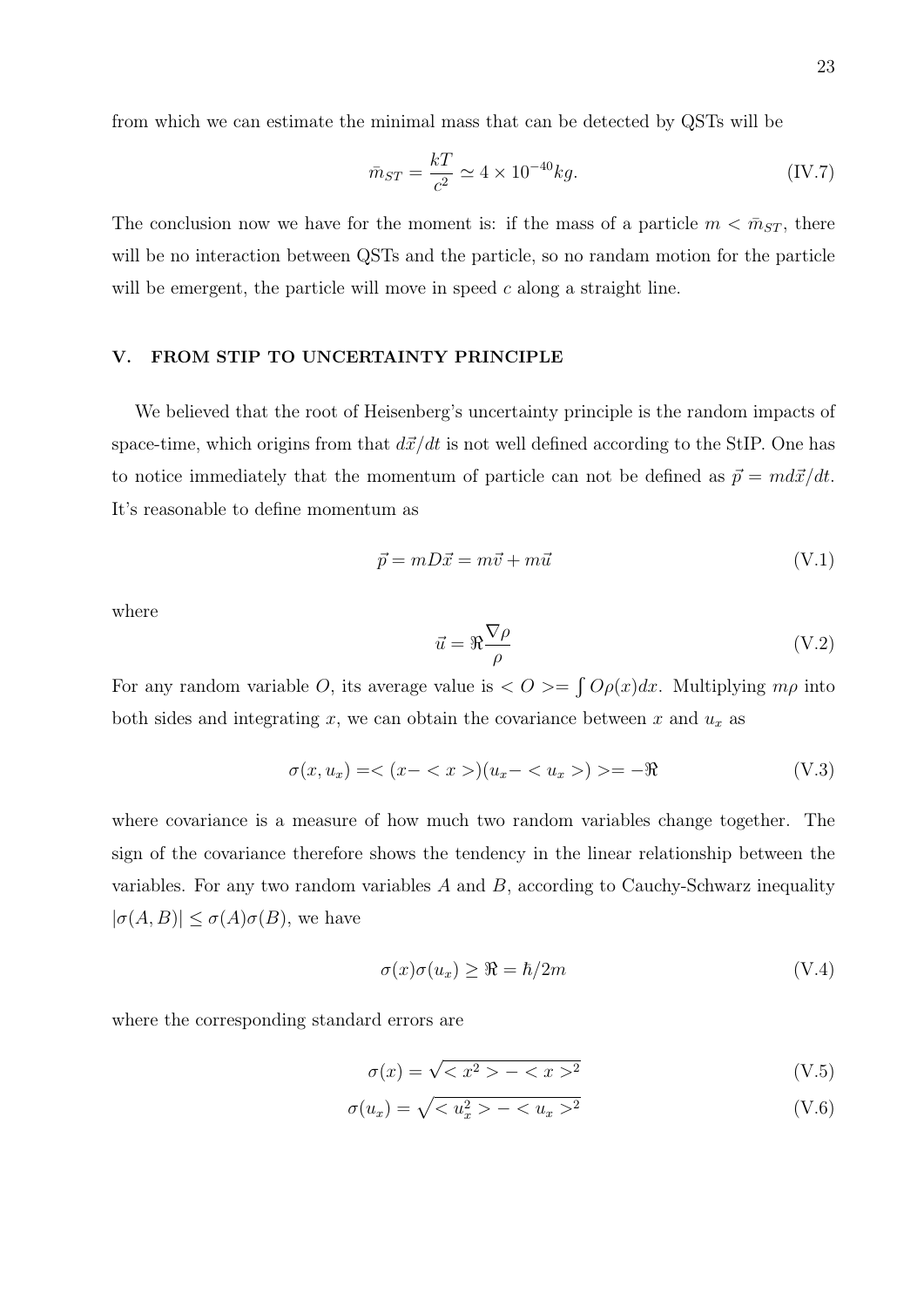We have proved the uncertainty relations between coordinate and fluctuated speed of particles in random motion. Furthermore, the fluctuations of momentum come from

$$
\sigma^2(p) = m^2(\sigma^2(v) + \sigma^2(u))\tag{V.7}
$$

Substituting  $\sigma(p) \geq m\sigma(u)$ , we arrive

$$
\sigma(x)\sigma(p_x) \ge \hbar/2 \tag{V.8}
$$

From this proof, we can interpret Heisenberg's uncertainty principle as the uncertainty relations between coordinate and fluctuated speed of particles in random motion. Historically, in 1927, Kennard had given the first mathematical proof of uncertainty principle [18]. In the following year, Weyl proved uncertainty principle independently [19]. We should remark that the uncertainty principle has been confused with a somewhat similar effect in physics, called the observer effect, which notes that measurements of certain systems cannot be made without affecting the systems. From recent experiments in 2012 [20, 21], the original interpretation of Heisenberg such an observer effect at the quantum level as a physical "explanation" of quantum uncertainty is not satisfied. It has been since become clear, however, that the uncertainty principle must be inherent in the properties of all particles in spacetime. In this paper, we show that the uncertainty principle is deeply rooted from random impacts of space-time. Within the framework of non-relativistic quantum mechanics, the mass of particle is the only intrinsic property that is sensible in space-time.

## VI. FROM STIP TO PATH INTEGRAL

Historically, the basic idea of the path integral formulation can be traced back to Norbert Wiener, who introduced the Wiener integral for solving problems in stochastic process [3]. This idea was extended to the use of the Lagrangian in quantum mechanics by P. A. M. Dirac in his 1933 paper [22].The complete method was developed in 1948 by Richard Feynman [23]. The path integral formulation of quantum mechanics is a description of quantum theory which generalises the action principle of classical mechanics. It replaces the classical notion of a single, unique trajectory for a system with a sum, or functional integral, over an infinity of possible trajectories to compute a quantum amplitude. Although we only investigated non-relativistic quantum mechanics in this paper, it is worthy to remark that the path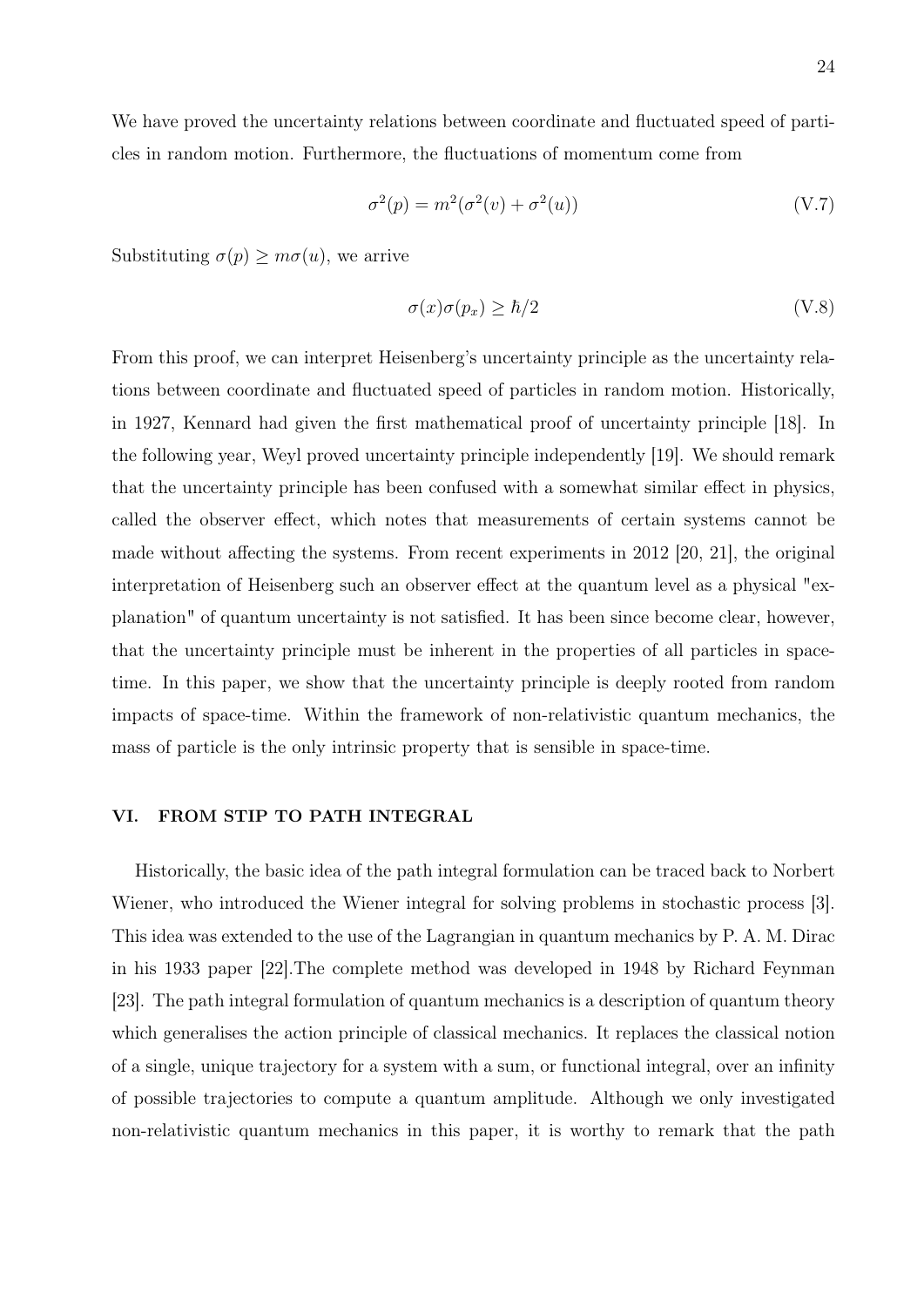integral formulation was very important for the development of quantum field theory[24]. The advantages of the path integral formulation mostly come from putting space and time on the equal footing, which is convenient to generalise in the relativistic theory. However, the regulator of path integral have caused infamous troubles for the divergence in quantum field theory, which leads to the procedure of renormalization. Within the framework of StIP, all the properties of random motion particle are finite so that we are able to construct a theory without divergence from beginning. In other words, all the quantum behaviours of particles are emergent from the statistical description of stochastic process.

#### A. Path integral of free particle and space-time interaction coefficient

There are two kinetic variables with random motion particle in space-time, which are classical speed  $\vec{v}$  and fluctuated speed  $\vec{u}$ . The corresponding kinetic equations are

$$
\frac{\partial \vec{u}}{\partial t} = -\Re \nabla (\nabla \cdot \vec{v}) - \nabla (\vec{u} \cdot \vec{v})
$$
 (VI.1)

$$
\frac{\partial \vec{v}}{\partial t} = -(\vec{v} \cdot \nabla)\vec{v} + (\vec{u} \cdot \nabla)\vec{u} + \Re \nabla^2 \vec{u}
$$
 (VI.2)

Setting  $\Psi = e^{R+iI}$ , we are able to linearise as

$$
\nabla R = \frac{1}{2\Re} \vec{u}
$$
 (VI.3)

$$
\nabla I = \frac{1}{2\Re} \vec{v} \tag{VI.4}
$$

which leads to

$$
\frac{\partial \Psi}{\partial t} = i\Re \nabla^2 \Psi \tag{VI.5}
$$

During an infinite small time interval  $\epsilon$ , the solution can be written in terms of integrals as

$$
\Psi(x,t+\epsilon) = \int G(x,y,\epsilon)\Psi(y,t)dy
$$
\n(VI.6)

which represents the superposition of all the possible paths from *y* to *x*. The critical observation of Feynman is the weight factor  $G(x, y, \epsilon)$  will be proportional to  $e^{iS(x, y, \epsilon)/\hbar}$ , where  $S(x, y, \epsilon)$  is the classical action of particle as

$$
S(x, y, \epsilon) = \int L(x, y, \epsilon)dt = \int (K - U)dt = (\bar{K} - \bar{U})\epsilon
$$
 (VI.7)

 $\bar{K}$  and  $\bar{U}$  are average kinetic energy and potential energy separately. In order to show the equivalence between path integral formulation and the space-time interacting picture, we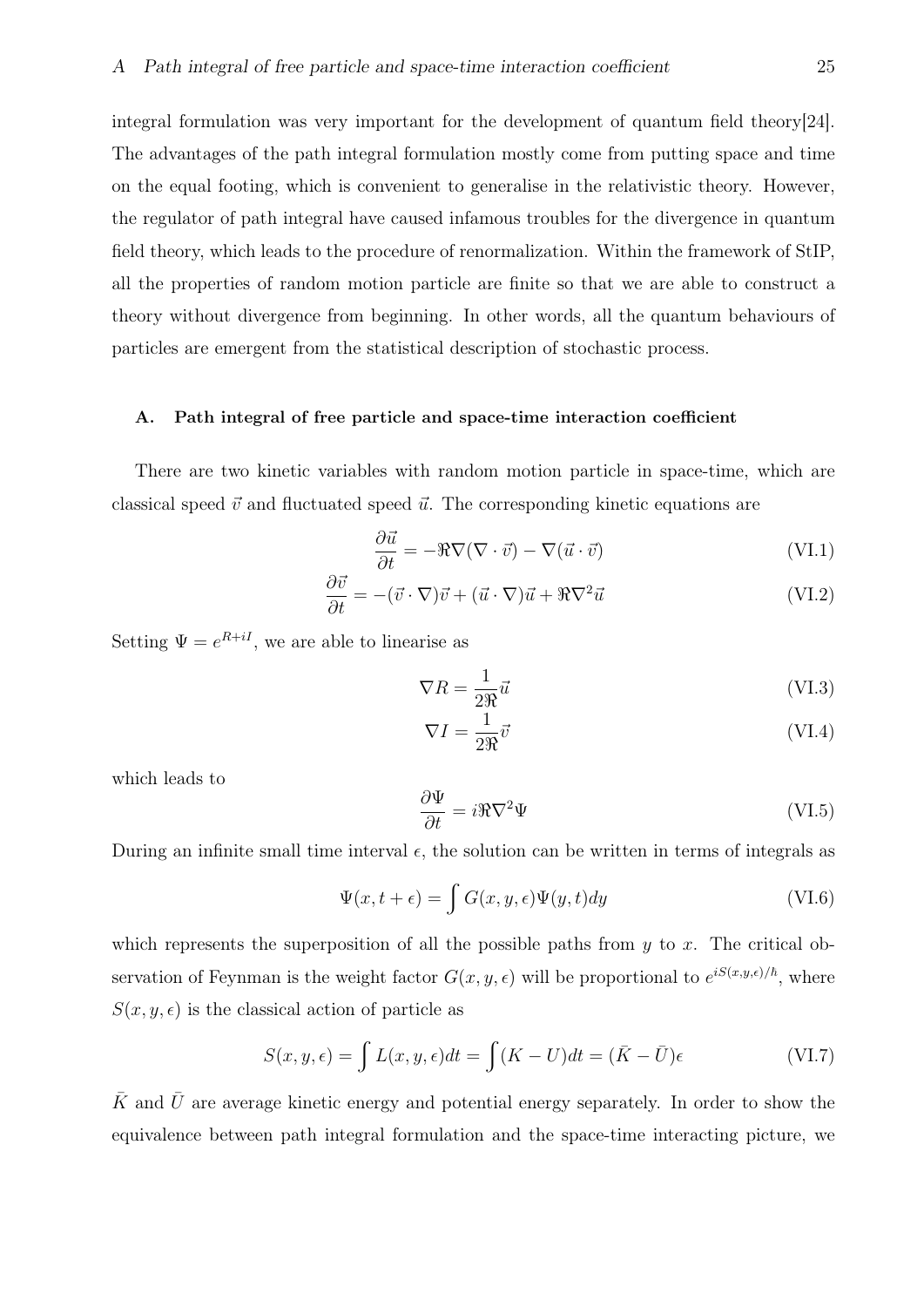should derive our basic kinetic equations from the postulation of path integral  $G(x, y, \epsilon)$  $Ae^{iS(x,y,\epsilon)/\hbar}$ . For a free particle in space-time, one has  $\bar{U}=0,\bar{L}=\frac{m}{2}$  $\frac{m}{2}(\frac{x-y}{\epsilon})^2$  and  $S = \frac{m(x-y)^2}{2\epsilon}$  $\frac{(x-y)^2}{2\epsilon}$ , which leads to

$$
\Psi(x,t+\epsilon) = A \int e^{\frac{im(x-y)^2}{2\hbar\epsilon}} \Psi(y,t) dy
$$
\n(VI.8)

Setting  $y - x = \xi$  and  $\alpha = -\frac{im}{2\hbar\epsilon}$  $\frac{im}{2\hbar\epsilon}$ , it can be written in terms of

$$
\Psi(x, t + \epsilon) = A \int e^{-\alpha \xi^2} \Psi(x + \xi, t) d\xi
$$
\n
$$
= A \int e^{-\alpha \xi^2} (\Psi(x, t) + \xi \frac{\partial \Psi}{\partial x} + \frac{1}{2} \xi^2 \frac{\partial^2 \Psi}{\partial x^2} + \mathcal{O}(\xi^4)) d\xi
$$
\n(VI.9)

With the properties of Gaussian integral

$$
\int e^{-\alpha \xi^2} d\xi = \sqrt{\frac{\pi}{\alpha}} \tag{VI.10}
$$

$$
\int e^{-\alpha \xi^2} \xi d\xi = 0 \tag{VI.11}
$$

$$
\int e^{-\alpha \xi^2} \xi^2 d\xi = \frac{1}{2\alpha} \sqrt{\frac{\pi}{\alpha}} \tag{VI.12}
$$

we can obtain

$$
\Psi(x,t+\epsilon) = A(\sqrt{\frac{\pi}{\alpha}}\Psi(x,t) + \frac{1}{4\alpha}\sqrt{\frac{\pi}{\alpha}}\frac{\partial^2\Psi}{\partial x^2} + \mathcal{O}(\alpha^{-\frac{5}{2}}))
$$
\n(VI.13)

Setting  $A = \sqrt{\frac{\alpha}{\pi}}$ , we have

$$
\Psi(x, t + \epsilon) - \Psi(x, t) = \epsilon \partial_t \Psi(x, t) = \frac{1}{4\alpha} \frac{\partial^2 \Psi}{\partial x^2}
$$
\n(VI.14)

From this integral, We observed that the most important contribution comes from  $y - x =$  $\xi \propto \sqrt{\epsilon}$ , where the speed of particle is  $\frac{y-x}{\epsilon} \propto$  $\sqrt{\hbar}$  $\frac{\hbar}{m\epsilon}$ , we see here when  $\epsilon \to 0$ , the velocity divergent in order  $\sqrt{1/\epsilon}$ . The paths involved are, therefore continuous but possess no derivative, which are of a type familiar from study of stochastic process. With the isotropy of space, we have

$$
\partial_t \Psi(\vec{x}, t) = \frac{1}{4\alpha \epsilon} \nabla^2 \Psi(\vec{x}, t)
$$
\n(VI.15)

Corresponding to the Eq. (VI.5), if one requires the equivalence between path integral formulation and StIP, there must be

$$
i\Re = \frac{1}{4\alpha\epsilon} \tag{VI.16}
$$

$$
\Re = \frac{1}{4i\alpha\epsilon} = \frac{1}{4i(-\frac{im}{2\hbar\epsilon})\epsilon} = \frac{\hbar}{2m}
$$
 (VI.17)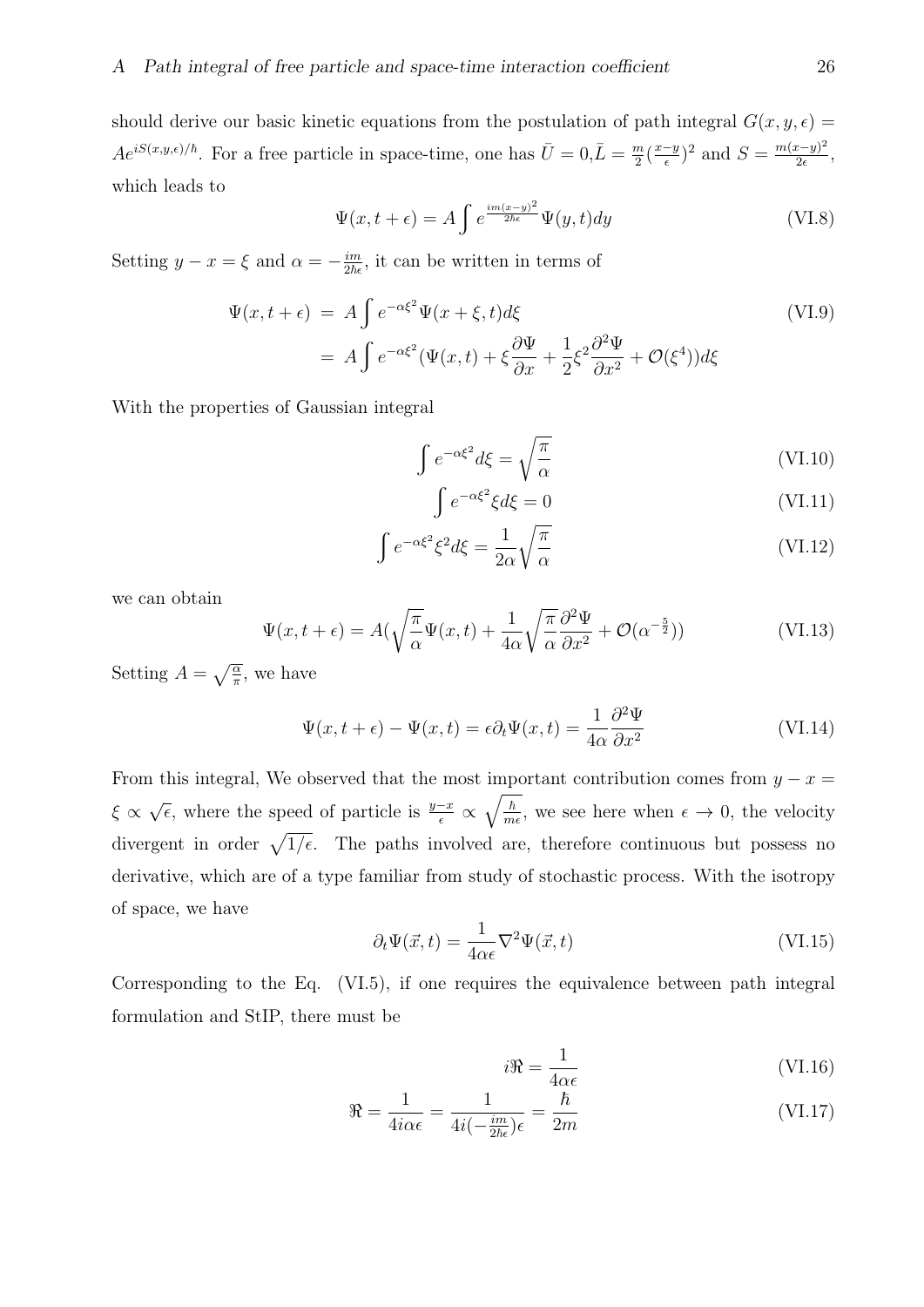Notice that  $\Re$  is only an arbitrary parameter in the Eq.(III.21). The consistency between path integral and space-time interaction requires  $\Re = \frac{\hbar}{2r}$  $\frac{\hbar}{2m}$ . An arbitrary finite time interval  $\Delta t$ , can be cut into infinitely many pieces of infinitesimal time interval *ε*. And in each *ε*, the collisions leads to many different paths, one can pick one path and consectively another along the time direction, this will end up a path in  $\Delta t$ , sum over all possible paths in  $\Delta t$ gives an integration over path space, which is the celebrated historical summation or path integral. The method here can be straightforwardly generalised to the particle in the external potential as in following section.

# B. Path integral of particle in an external potential and space-time interaction coefficient

In an external potential *U*, one has  $\bar{U} = U(\frac{x+y}{2})$  $\frac{+y}{2}$ ) and  $\overline{L} = \frac{m}{2}$  $\frac{m}{2}(\frac{x-y}{\epsilon})^2$ , which leads to the action

$$
S = \frac{m(x-y)^2}{2\epsilon} - U(\frac{x+y}{2})\epsilon
$$
 (VI.18)

According to the path integral formulation, it must satisfy

$$
\Psi(x,t+\epsilon) = A \int e^{\frac{im(x-y)^2}{2\hbar\epsilon} - \frac{iU(\frac{x+y}{2})\epsilon}{\hbar}} \Psi(y,t) dy = A \int e^{\frac{im(x-y)^2}{2\hbar\epsilon}} (1 - \frac{iU(\frac{x+y}{2})\epsilon}{\hbar}) \Psi(y,t) dy \quad \text{(VI.19)}
$$

To the lowest order of  $\epsilon$ , it shows

$$
U(\frac{x+y}{2})\epsilon = U(x + \frac{\xi}{2})\epsilon = U(x)\epsilon
$$
 (VI.20)

$$
\Psi(x, t + \epsilon) = A \int e^{-\alpha \xi^2} (1 - \frac{iU(x)\epsilon}{\hbar}) \Psi(x + \xi, t) d\xi
$$
 (VI.21)

From the properties of Gaussian integral in the previous section, we obtain

$$
\Psi(x,t+\epsilon) = A(1 - \frac{iU(x)\epsilon}{\hbar})\sqrt{\frac{\pi}{\alpha}}\Psi(x,t) + A\frac{1}{4\alpha}\sqrt{\frac{\pi}{\alpha}}\frac{\partial^2\Psi}{\partial x^2}
$$
(VI.22)

Setting  $A = \sqrt{\frac{\alpha}{\pi}}$ , we have

$$
\partial_t \Psi(\vec{x}, t) = \frac{1}{4\alpha \epsilon} \nabla^2 \Psi(\vec{x}, t) + \frac{1}{i\hbar} U \Psi(\vec{x}, t)
$$
(VI.23)

To be consistent with the case of free particle, let's take  $\Re = \frac{\hbar}{2m}$  which leads to

$$
\partial_t \Psi(\vec{x}, t) = i\Re \nabla^2 \Psi(\vec{x}, t) + \frac{1}{i\hbar} U \Psi(\vec{x}, t)
$$
\n(VI.24)

Therefore we have derived the equation of motion from StIP.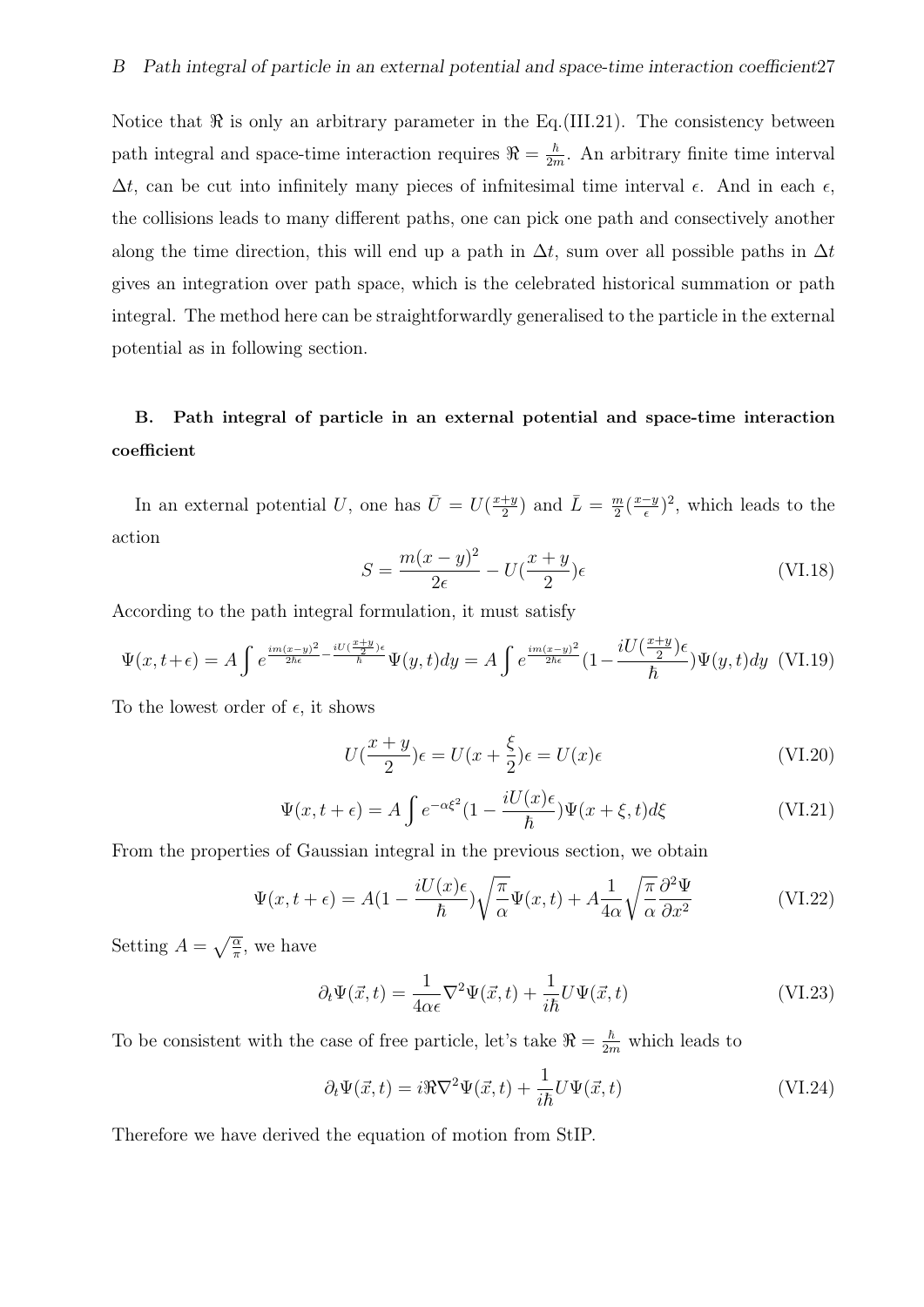#### VII. SUMMARIES AND CONCLUSIONS

The Copenhagen interpretation of quantum theory implies that we must renounce the possibility of describing an individual system in terms of an abstract concept of wave function. However, in this paper, we have proposed the StIP as an alternative interpretation which does not involve the abstract concept of wave function, but instead leads us to the materialistic point of view of particle and space-time. Within the broader framework of StIP, we are able to conceive of each individual system as being in a precisely definable state, whose changes with time are determined by definite laws. As long as the present form of Schr*o*¨dinger equation is retained in the non-relativistic case, the physical results obtained with the StIP are precisely the same as those obtained with usual quantum mechanics. Theerfore, it is thus entirely possible that we can have a precise and objective description at the quantum level.

Within the framework of StIP, we have derived the space-time coefficient and propose the concept of space-time sensible mass in the non-relativistic case. More importantly, we have proved the existence of the minimum of space-time sensible mass, below which the particle cannot be sensible in space-time so that it will travel at the speed of light. When the inertial mass of particle is equal to the space-time sensible mass, we have proved that the equation of motion will be equivalent to Schrödinger equation. With the postulation of StIP, quantum behaviour will emerge from a statistical description of space-time random impacts on the experimental scale, including Schrödinger equation, Born rule, Heisenberg's uncertainty principle and Feynman's path integral formulation. It is shown that we can construct a physical picture distinct from Copenhagen interpretation, and reinvestigate the nature of space-time and reveal the origin of quantum behaviours from the realistic point of view.

I have a special thank to Dr. Xiaolu Yu and Dr. Jianfeng Wu for their insightful discussions and critical reading of the manuscript. I am also grateful to Dr. Peng Zhang, Dr. Mingwei Ma, Dr. Yuan Tian, Dr. Jinyan Liu, Yin Cui and Xiaohui Hu for helpful discussions.

<sup>[1]</sup> S. Weinberg, Lectures on Quantum Mechanics, Cambridge University, (2012)